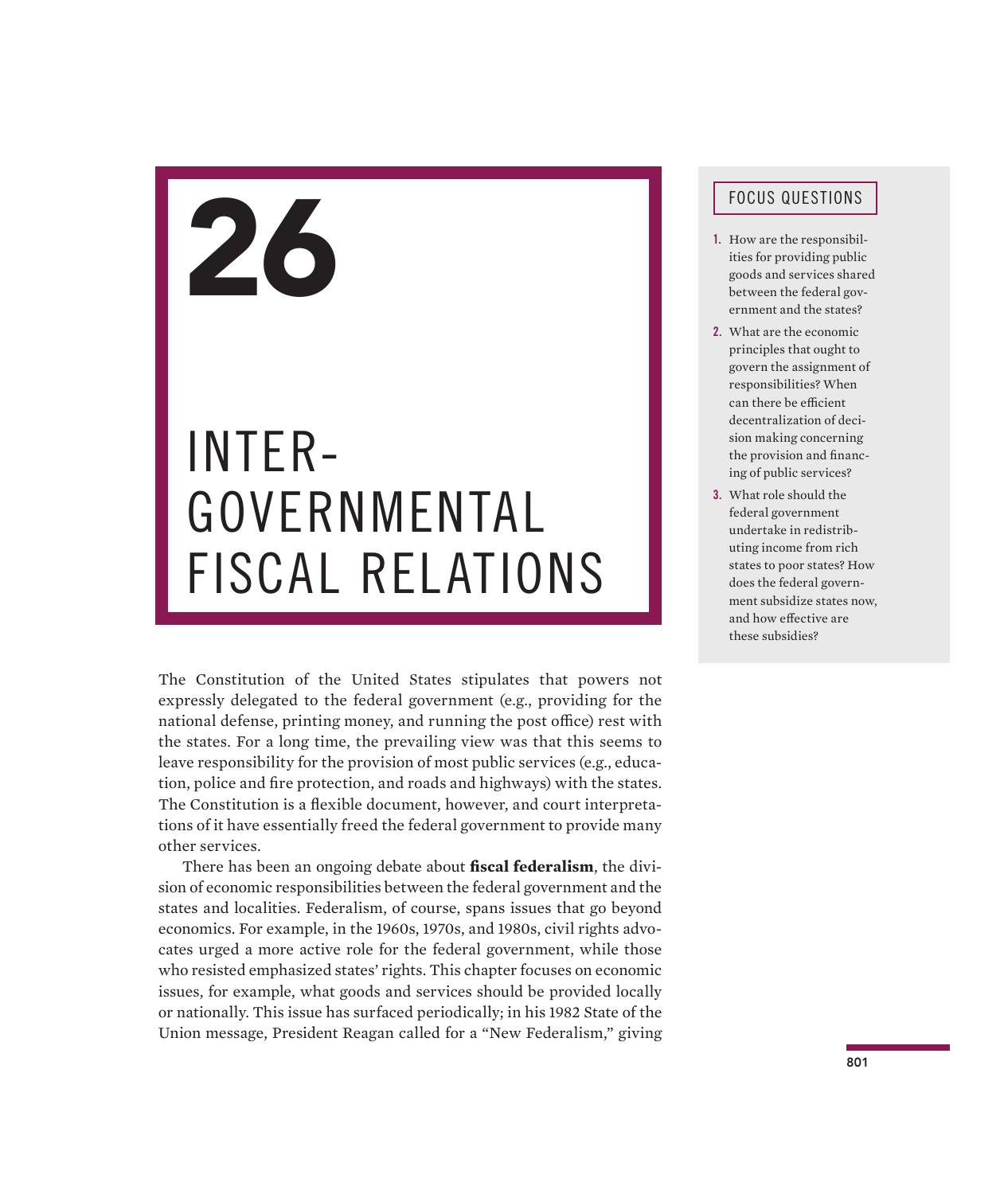states increased authority in welfare, with the federal government taking on more of the burden of paying for Medicaid. Critics argued that the New Federalism was a ploy for justifying cutbacks in federal assistance to states and localities, as a way of reducing the size of the federal government. Indeed, between 1980 and 1986, federal grants decreased from 3.3 percent of GDP to 2.6 percent. During the mid- and late 1990s, with a Republican majority in Congress, there were renewed demands for state control of federal programs that helped fuel the welfare reform of 1996.

This chapter briefly describes the broad division of responsibilities, then focuses on the central economic issues in fiscal federalism. It concludes with a few brief remarks about the underlying politics and philosophy in the debate.

# **THE DIVISION OF RESPONSIBILITIES**

The relationships between the federal government and the states and localities are complex, and are not well described by a simple look at expenditures. There are two key issues: Who makes the decisions about the programs, and who pays for them? In some cases, the federal government pays for a program, and gives broad discretion to the states as to how to carry out the mandate. In other cases, the federal government essentially dictates all the terms, and the states simply administer the program.

For instance, in the SNAP food stamp program, eligibility standards and amounts are determined federally, and the states just administer the program. In some cases, the federal government gives **matching grants** the state determines the level of expenditure (within limits) and the federal government pays a portion of the costs, which may depend on the per capita income of the state. In other cases, the federal government provides a **block grant**—a fixed amount of money subject to general expenditure guidelines. The state then bears the full costs of any expenditures above that amount. At one time, the federal government provided **general revenue sharing**—block grants that could be used for any purpose. (The federal government was sharing its revenues with the states, based on the presumption that the federal government could raise revenues more efficiently but states could make certain types of expenditure decisions more effectively.) Today, it no longer does this, but there are efforts to convert matching grants for specific purposes such as welfare into block grants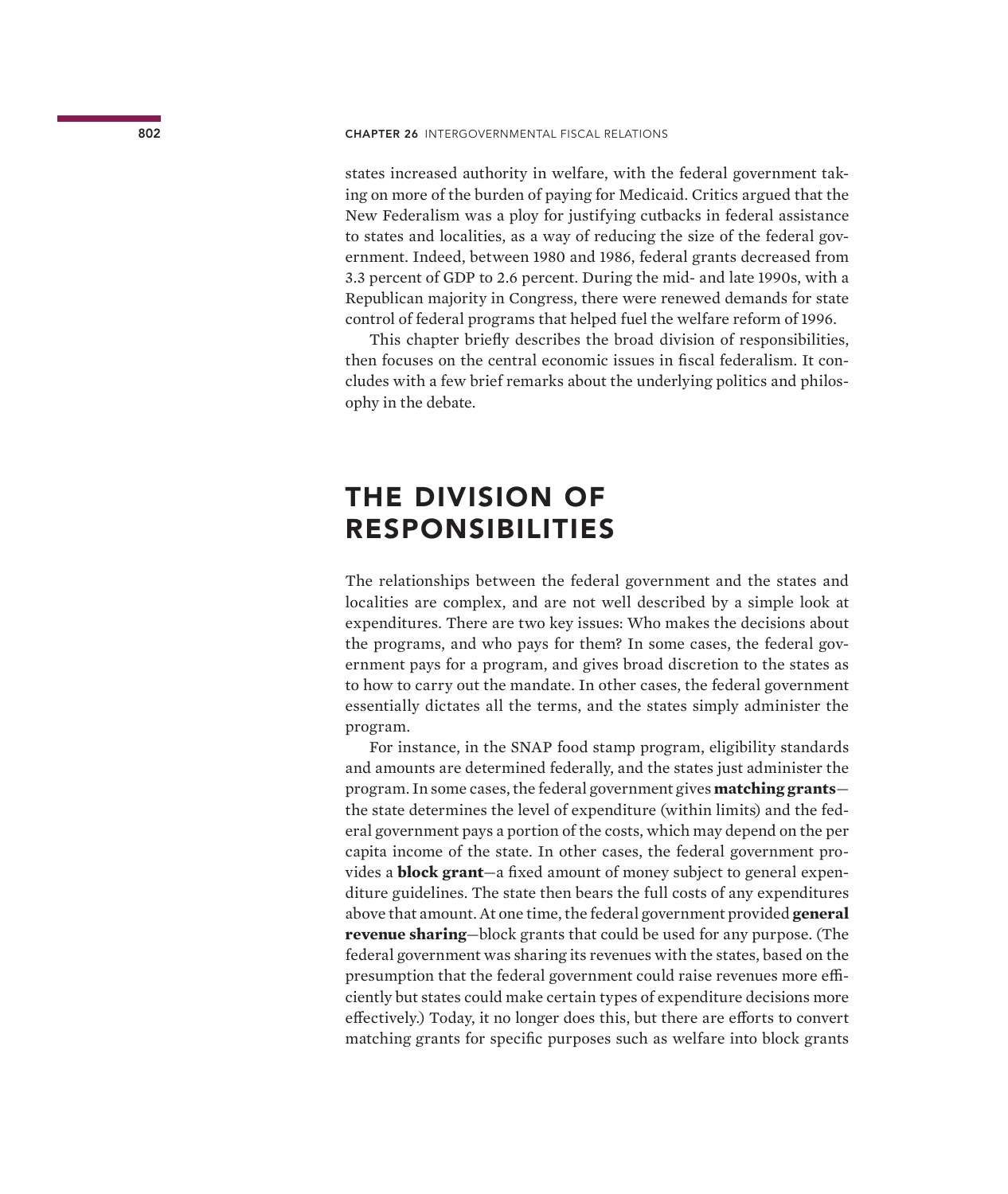for those purposes. In 1996, the AFDC (Aid to Families with Dependent Children) program was replaced with a block grant program, TANF (Temporary Assistance for Needy Families), but the food stamp program remained federally financed, and the Medicaid program continued under a matching system.

Figure 26.1 shows the fraction of government expenditures for various categories financed at the federal level. (Bear in mind that expenditures give only a partial view of the role of each level of government in each activity.) States and localities retain most responsibility for education (primary, secondary, and public tertiary), public safety (police and fire protection), and transportation (public roads and mass transit). On the other hand, the federal government bears major responsibility for Social Security and income support, housing and community services, medical care, and agriculture. These patterns can be seen slightly differently in Figure 26.2, which shows how states and localities spend their money. Education is the single largest expenditure, followed by medical care and public safety.

Just as there is a division of responsibility between the federal government, on the one hand, and state and local governments on the other,



#### FIGURE 26.1

#### **FRACTION OF GOVERNMENT EXPENDITURES FOR SELECTED CATEGORIES FINANCED AT THE FEDERAL LEVEL, 2008**

The federal government finances most public sector spending on Social Security and income support, medical care, housing and community services, and agriculture, but state and local governments finance most public sector spending on education, policing and firefighting, and transportation.

SOURCE: U.S. Department of Commerce, Bureau of Economic Analysis, National Income and Product Accounts Tables, Tables 3.16 and 3.17.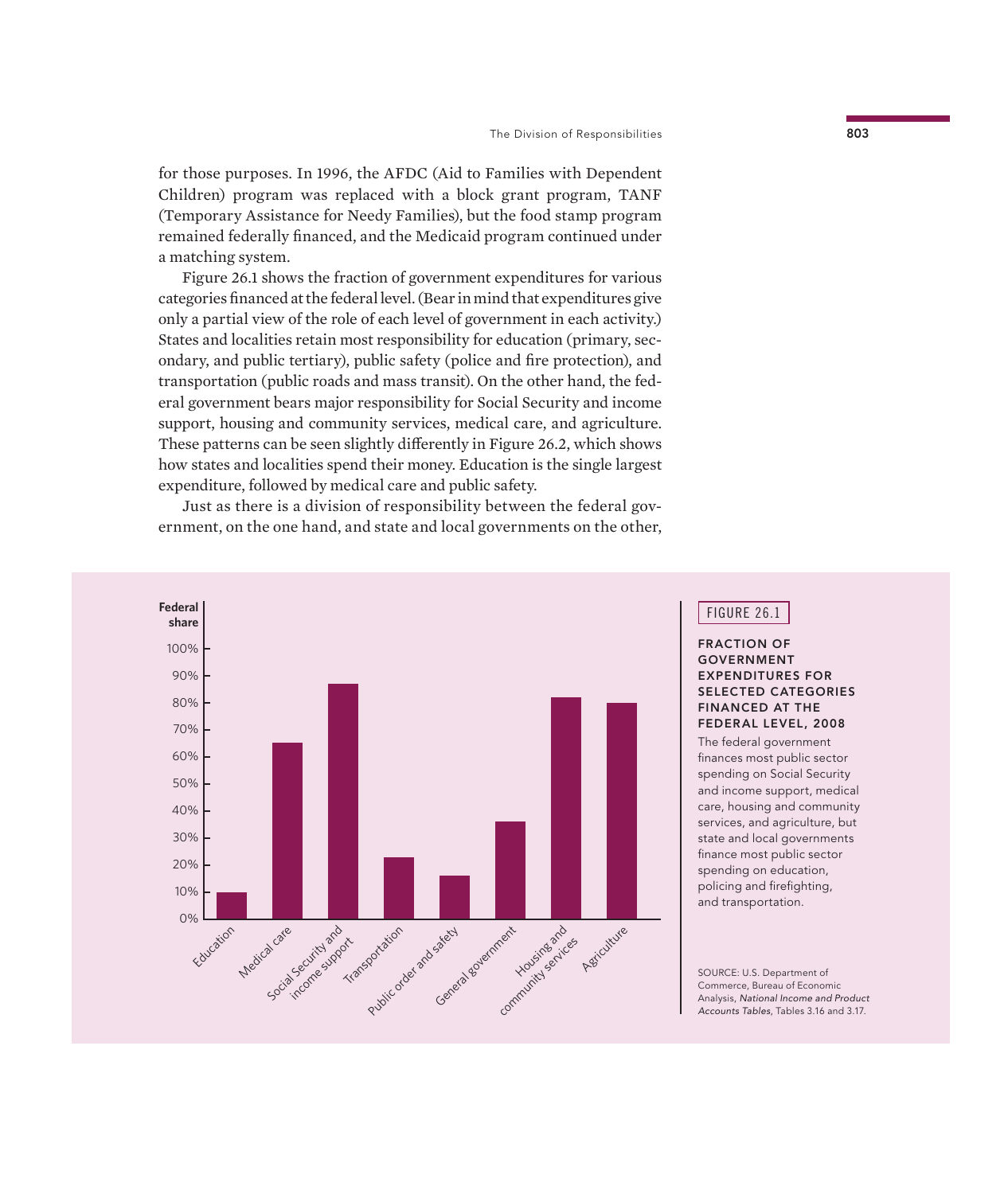

so there is a division of responsibility between state governments and local governments. The division is a complicated one, involving financing, regulation, and administration. Thus, elementary and secondary schools are almost all run by local communities, but half the financing comes from the states, which also impose a variety of regulations. This is part of a complex set of intergovernmental transfers between states and local governments—almost one-third of total local government revenue comes from state grants. Thus, whereas almost 90 percent of public welfare and 60 percent of highway expenditures occur at the state level, almost all water and sewerage, solid waste, housing and community development, firefighting, and police expenditures occur at the local level.<sup>1</sup>

When the United States is placed in an international comparative context, no clear pattern emerges among high-income countries regarding division of responsibilities between different levels of government for most functions—the diversity is remarkable, with the exception of social protection, which is predominantly a central government responsibility (see Figure 26.3). For example, although health care is usually a central government responsibility, in Sweden, most health expenditures are by local government, and in Spain, health care is primarily a state-level responsibility. Similarly, in most countries, public safety is a central government responsibility, but in the United States and Germany, most public safety expenditures are at the subnational level.

1 U.S. Census Bureau, "State and Local Government Finances and Employment," *2012 Statistical Abstract*, Tables 454–456.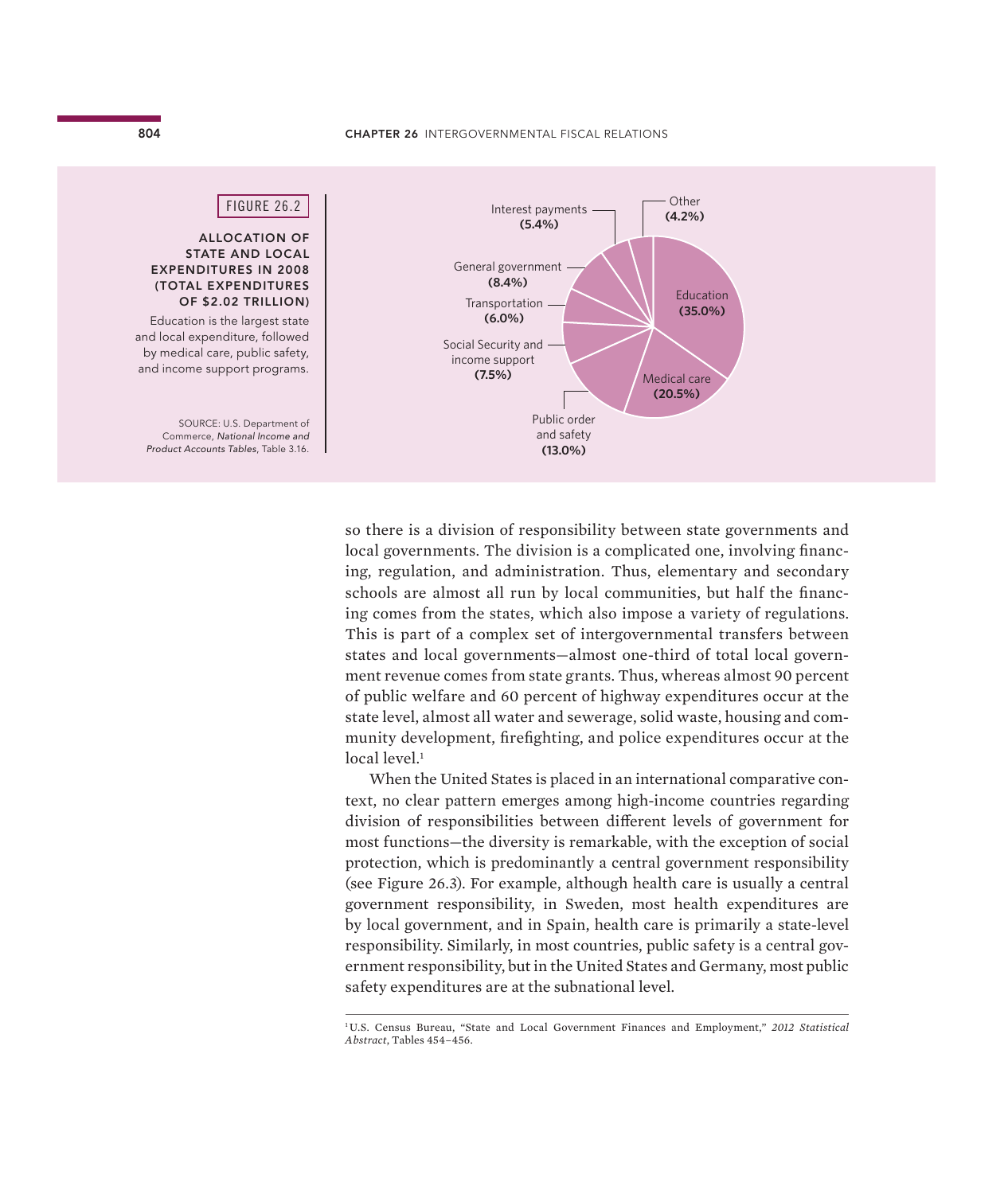

#### FIGURE 26.3

#### **INTERNATIONAL COMPARISON OF CENTRAL GOVERNMENT SHARE OF SELECTED FUNCTIONS, 2010**

With the exception of social protection, there is remarkable diversity among high-income countries in the division of responsibility between levels of government.

SOURCES: "Government Expenditure By Function," OECD.StatExtracts; and World Bank World Development Indicators.

## **OTHER INTERACTION BETWEEN THE FEDERAL GOVERNMENT AND THE STATE AND LOCAL GOVERNMENTS**

The federal government affects the states and localities in a variety of other ways, besides providing grants. Its regulations and the federal tax code affect states and localities, just as they affect private businesses.

**REGULATION** The Constitution restricts the laws that states can pass. The states cannot enact legislation that deprives an individual of the right to a trial, no matter how heinous a crime he or she may have committed, nor can states use racial or religious grounds to bar an individual from holding a job. Many Supreme Court decisions in recent years have countered state actions that are in violation of the Constitution.

State and local agencies may also be subject to the same pollution and environmental regulations that apply to private firms and individuals. In some cases, the federal government has mandated that state and local governments provide certain services (such as access facilities for the handicapped) without providing the requisite funds. Not surprisingly, the states and local communities have complained that if the federal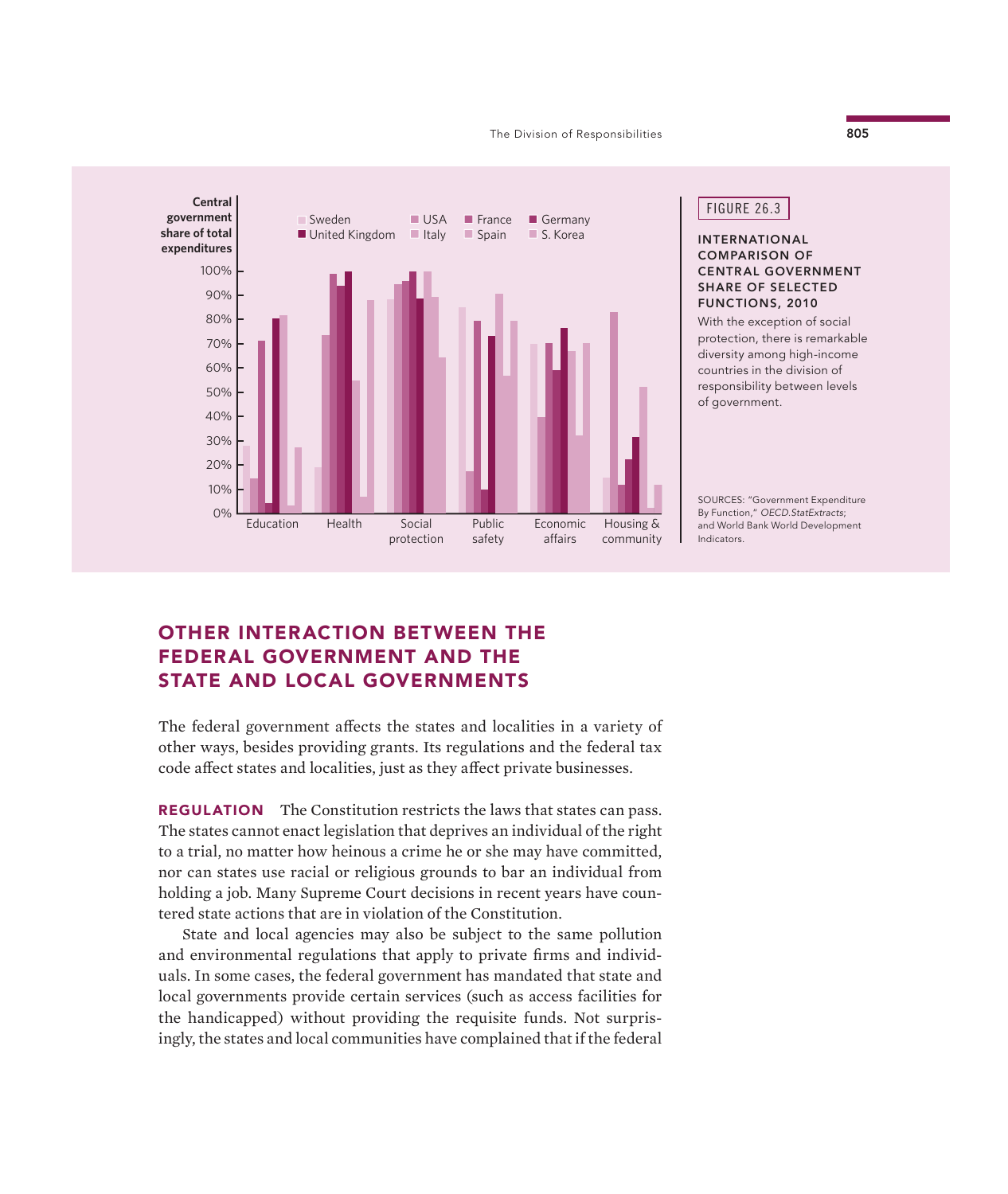government attaches such importance to these services, it should also finance them (see case study, "Unfunded Mandates").

**INCENTIVES** Sometimes the federal government imposes its will through eligibility requirements for grants. For instance, until December 1995 transportation funds were made contingent upon maintaining speed limits of 55 miles per hour in urban areas and 65 in nonurban areas; educational funds are still made contingent upon having adequate affirmative action programs.

**TAX EXPENDITURES** One of the important ways in which the federal government affects state and local expenditures is through the tax expenditures associated with the personal and corporate income taxes. These expenditures were estimated at approximately \$100 billion in 2011. For instance, interest on state and local bonds is not subject to federal taxation, and state and local income and property taxes are deductible from individual federal income taxes. As we shall see, this not only can be thought of as a subsidy to states and localities, but also provides an incentive for greater expenditures at the state and local level.

## **THE SIZE OF FINANCIAL TRANSFERS**

Chapter 2 emphasized that the magnitude of governmental expenditures does not provide a complete picture of government's role in the economy. Similarly, the magnitude of federal transfers to states and localities does not show the extent to which state and local government expenditures are affected by federal activities. Still, several features of these transfers are worth noting. First, they grew immensely between 1929, when they amounted to just 1.3 percent of state and local government revenues, and 1970, when they amounted to one-fifth. There were some fluctuations over the next three decades, but their share had risen to one-fourth by 2005 and stands at 28 percent in the aftermath of the Great Recession. As a share of total federal expenditures, grants to state and local government have risen from 12 percent in 1970 to 17 percent today. Second, federal aid appears to be more important at the state level than at the local level, accounting for slightly more than one-fourth of state revenue but just over 3 percent of local revenue.<sup>2</sup>

These figures are deceptive, however. Much of the money granted to states is passed through to local governments. Transfers from state to local governments account for about one-third of total local revenue.

<sup>&</sup>lt;sup>2</sup> Executive Office of the President, Office of Management and Budget, *Budget of the United States Government, Fiscal Year 2013, Analytical Perspectives* (Washington, DC: Government Printing Office), Table 18-2; and U.S. Census Bureau, "State and Local Government Finances and Employment," *2012 Statistical Abstract*, Tables 452 and 455.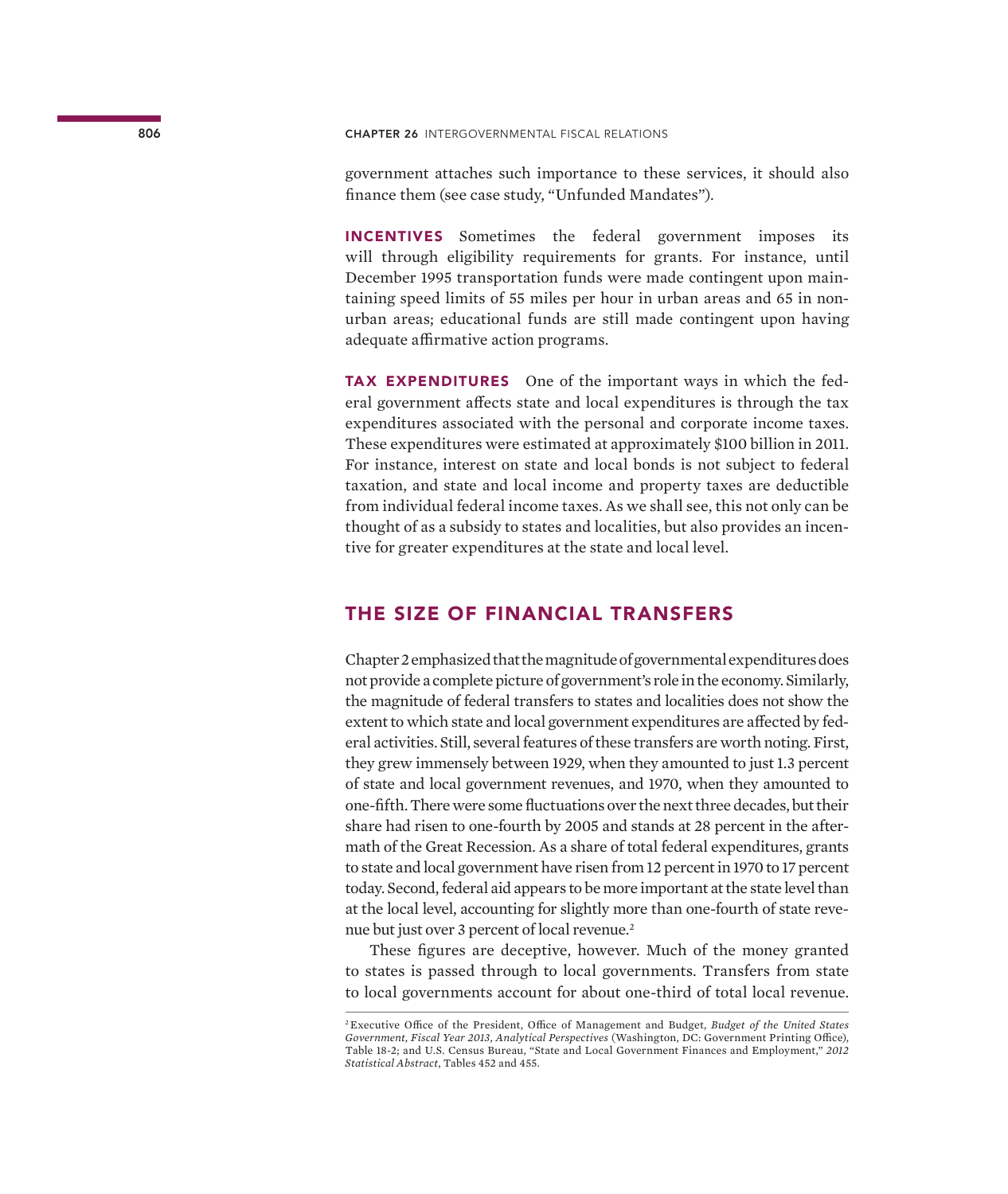# **UNFUNDED MANDATES**

y 1994, the issue of unfunded mandates<br>had been festering for a long time. Even<br>pieces of legislation for which there was<br>widespread support imposed financial burdens had been festering for a long time. Even pieces of legislation for which there was widespread support imposed financial burdens on states and localities that they found difficult to meet. For instance, the Americans with Disabilities Act required that states and municipalities ensure access to public buildings and public transportation by the handicapped. The reauthorization of the Clean Water Act brought the issue to a head. Communities realized that they would have to pay millions for new sewage treatment facilities.

Critics of unfunded mandates argued that just as Congress had committed itself not to pass additional expenditures unless it could finance them, so too it should commit itself not to pass additional mandates on states and communities unless it paid for them. The unfunded mandates issue was also seized upon by those who wanted to cut back government activities in general. They saw it as one way of ensuring, for instance, that no new environmental legislation could be passed. It was precisely this aspect that made the unfunded mandates issue so alarming.

Economists pointed out that some of these "mandates," such as those involved in the Clean Water Act, did not ask localities to assume an "unfair" burden; they mandated only that localities not impose an externality on other communities. By failing to treat sewage adequately, some communities were imposing costs on other communities.

The compromise adopted by Congress in 1995, the Unfunded Mandates Reform Act (UMRA), required that legislation that imposed costs on communities be accompanied with an estimate of the magnitude of those costs. Then, at least, Congress could judge whether those costs were reasonable, and whether the benefits of the legislation commensurate with those costs.

UMRA is still in effect today, and the more than 10,000 cost estimates of intergovernmental mandates submitted to Congress by the Congressional Budget Office since January 1996 have had a modest positive impact by making the costs of proposed federal mandates transparent.

SOURCE: Robert Jay Dilger and Richard S. Beth, Unfunded Mandates Reform Act: History, Impact, and Issues (Washington, DC: Congressional Research Service, June 2014).

Similarly, 64 percent of federal money transferred to state and local governments is passed on to individuals, primarily through Medicaid and income security expenditures. Medicaid reimbursements account for a growing proportion of federal aid to states. In 1973, they accounted for 11 percent of federal grants; in 2011, Medicaid accounted for 45 percent of transfers to state and local governments.<sup>3</sup>

Even these Medicaid statistics are misleading. States have learned how to use the Medicaid program as a form of general revenue sharing. To see how the "scam" works, assume some hospital increases its charges

<sup>&</sup>lt;sup>3</sup> Executive Office of the President, Office of Management and Budget, *Budget of the United States Government, Fiscal Year 2013, Analytical Perspectives* (Washington, DC: Government Printing Office), Table 18-1; and U.S. Census Bureau, "State and Local Government Finances and Employment," *2012 Statistical Abstract*, Tables 454 and 455.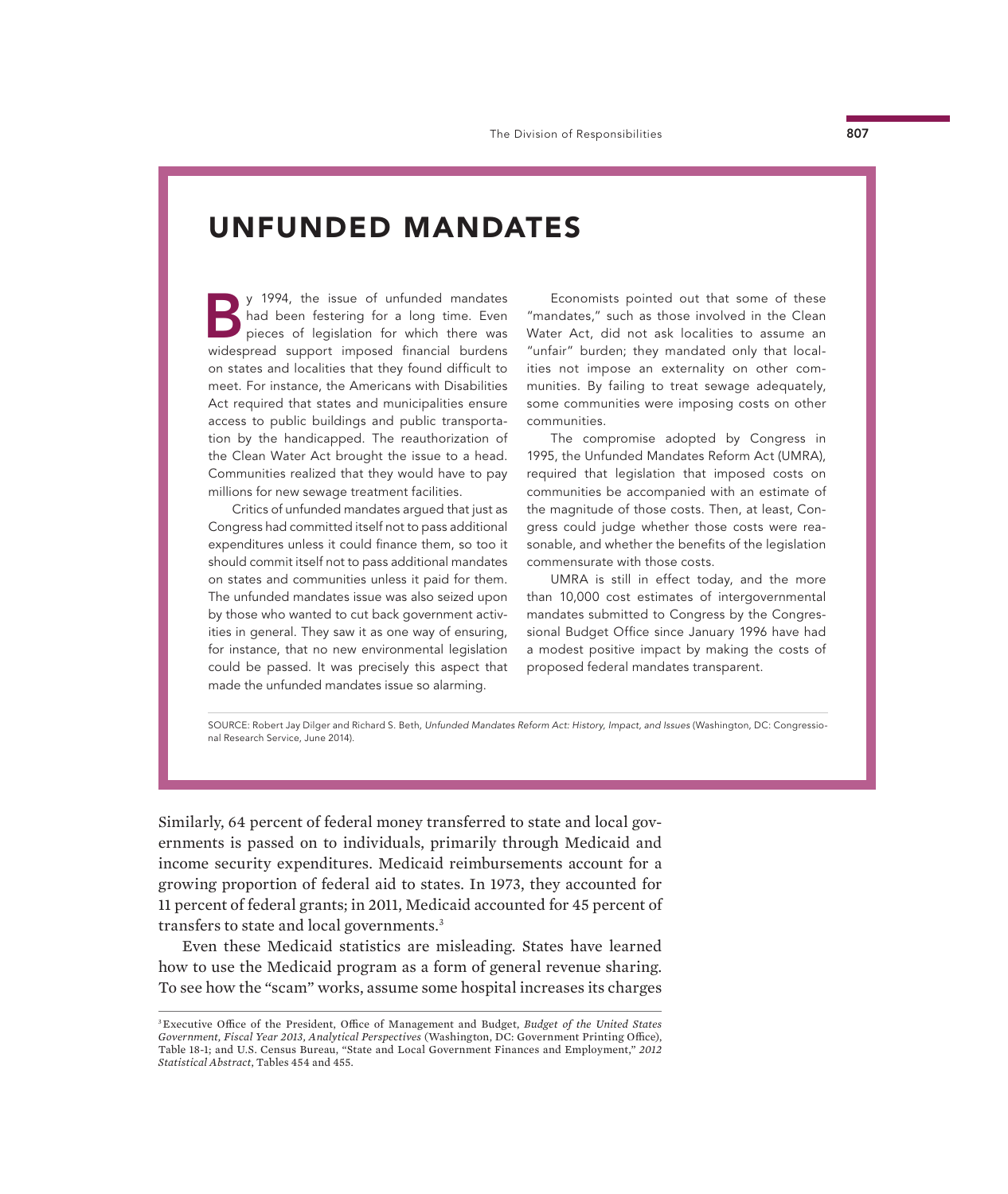by \$1000, with the state picking up \$500 and the federal government picking up \$500. The hospital could then rebate, say, \$800 to the state. The hospital is better off (it has \$200 more to spend), the state is better off (it has \$300 to spend), and only the federal government is worse off . Expenditures for health care for the poor go up, but not because services go up or because more resources are devoted to the poor.

Financial transfers are also very important in developing economies, averaging over 40 percent of subnational expenditures and reaching twice that share in some countries. The purpose of these transfers is to close a fiscal gap created by central government assignment of more expenditure responsibility than subnational governments can pay for: subnational expenditures average about one-fourth of total public sector expenditures in developing economies, but subnational revenue averages only one-sixth of total public sector revenue. These central government transfers are used primarily to finance the key subnational responsibilities of education, health, and general government services.<sup>4</sup>

# **PRINCIPLES OF FISCAL FEDERALISM**

In the previous section, we described the various activities that are undertaken at each level of government: the division of responsibilities. To a large extent, this division of responsibilities evolved over time. The Constitution, which set forth the framework within which the division of responsibilities occurs, was written more than 200 years ago, well before the development of the modern theory of public finance, and before notions of public goods even existed.

With the development of the modern theory of public finance, however, we can ask: What principles should guide the assignment of responsibilities? Are some assignments more likely to lead to efficiency, or to decisions about the level or kind of public goods being produced that are more in accord with the preferences of citizens? This section sets forth some of the key principles.

## **NATIONAL PUBLIC GOODS VERSUS LOCAL PUBLIC GOODS**

For some kinds of goods, there is a strong presumption for federal provision. These are **national public goods**, whose benefits accrue to everyone

<sup>4</sup> A. Shah, "Fiscal Decentralization in Developing and Transition Economies," World Bank Policy Research Working Paper 3282, Washington, DC, April 2004.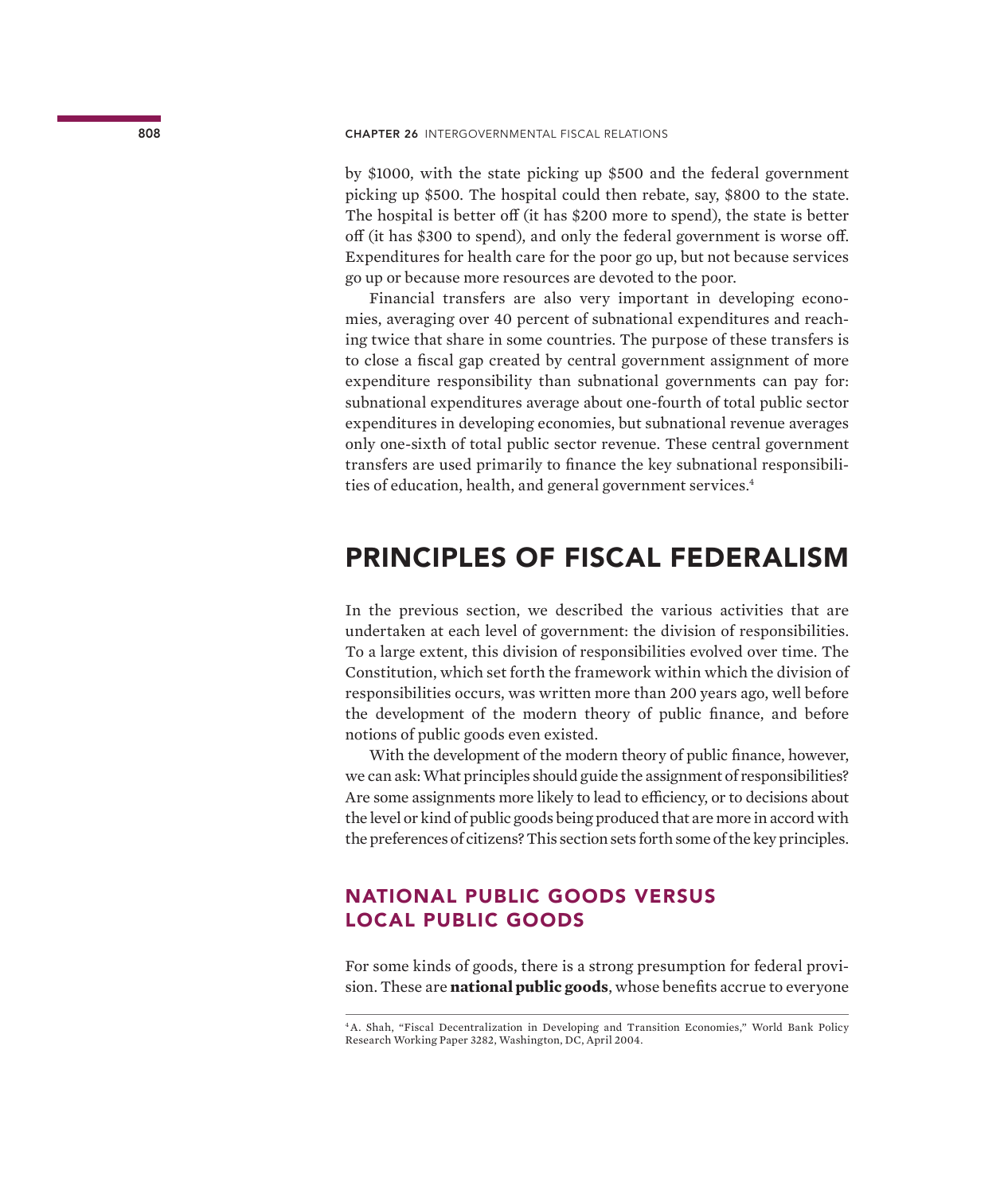in the nation. In contrast, the benefits of **local public goods** accrue to residents of a particular community. National defense is a national public good; traffic lights and fire protection are local public goods.

Just as most goods publicly provided at the national level are not pure public goods, most goods publicly provided at the local level are not pure public goods. For some goods, such as public libraries, exclusion is easy but undesirable, as the cost of providing access to an additional individual is almost zero. Some goods that local governments provide, such as education and public hospitals, are essentially private goods; exclusion is easy, and the costs of providing services to additional individuals are significant (see Chapter 5). By the same token, some local public goods are not purely local; some of the benefits accrue some of the time to those living in other communities.

The argument that if there is to be an efficient supply of public goods they must be provided publicly implies, by extension, that if there is to be an efficient supply of *national* public goods, they must be provided at the national level. If it were left up to each community to provide for national

# **INTERNATIONAL PUBLIC GOODS**

ust as there are some public goods whose<br>
benefits accrue only to those living inside a<br>
particular community, there are some public<br>
goods whose benefits accrue to people living all ust as there are some public goods whose benefits accrue only to those living inside a particular community, there are some public over the world. Just as there will be an undersupply of national public goods if the provision is left to local communities, there is likely to be an undersupply of **international public goods** if the provision is left to national governments.

There are at least four important categories of such international public goods. The first, the global environment—the earth's atmosphere and the oceans that surround the continents—is perhaps the most obvious. Even though increases in greenhouse gases are likely to affect different countries differently, the overall concentration of greenhouse gases is the result of the cumulative actions of all the individual countries. The second, international security, can potentially affect almost everyone in the world, as it did during the two world

wars of the twentieth century. The third is knowledge. The marginal cost of an additional person anywhere in the world having a bit of knowledge is zero—it does not subtract from what others know (although it may reduce the economic rents that they can obtain from the knowledge, and the marginal cost of transmission of knowledge is not zero). Furthermore, at least for many types of knowledge, exclusion is difficult, if not impossible. The fourth is international economic stability. An economic crisis in one country can spread to other countries, just as a disease in one person can infect others. (In fact, economists refer to the process as contagion.) Thus, maintaining international economic stability and containing the impact of crises is viewed as an international public good of first-order importance, and the international community has set up international financial institutions—the International Monetary Fund and the World Bank—to provide assistance in the event of a crisis.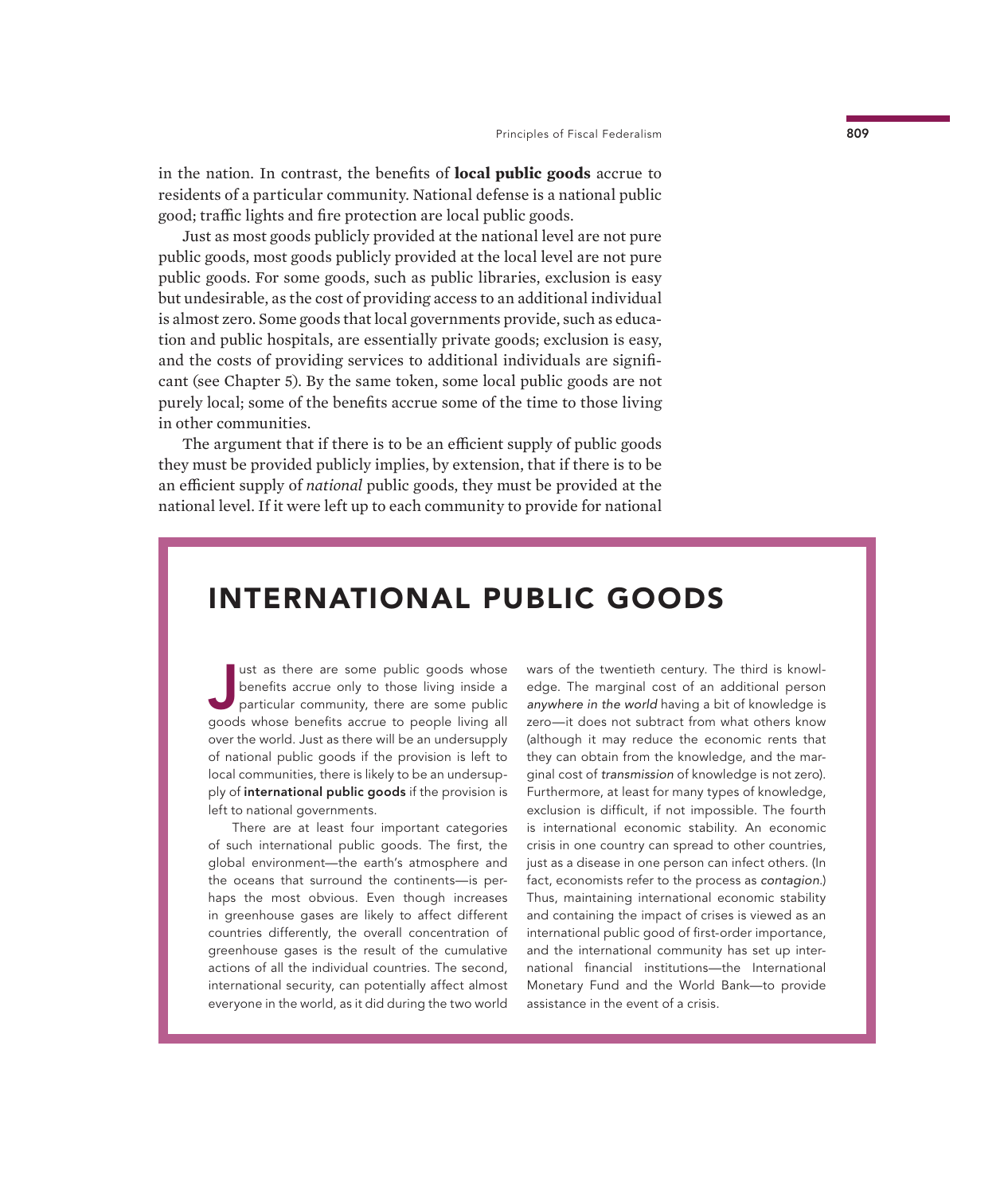# LOCAL, NATIONAL, AND INTER-NATIONAL PUBLIC GOODS

- Local public goods: public goods whose benefits are limited to those living in a locality
- National public goods: public goods whose benefits accrue to everyone in the nation
- International public goods: public goods whose benefits are global in nature

public goods, there would be free rider problems, just as there would be if the provision of national public goods were left up to individual households and firms.

## **DO LOCAL COMMUNITIES PROVIDE LOCAL PUBLIC GOODS EFFICIENTLY?**

Although there is a presumption that the federal government should provide national public

goods, the question remains: Should the provision of local public goods be left up to states and localities?

In a remarkable article written almost sixty years ago, Charles Tiebout of the University of Washington argued that one could think in terms of local communities' competing with each other to supply local public goods to citizens—efficiently, in the quantities and forms they want—just as firms compete to supply conventional private goods.<sup>5</sup> He argued that just as competition among private firms leads to the efficient provision of private goods, so, too, competition among local communities leads to efficiency in the provision of local public goods. This hypothesis is called the **Tiebout hypothesis**. The following section explores the Tiebout hypothesis—including its limitations—in greater depth.

### **TIEBOUT HYPOTHESIS**

Chapter 3 discussed the rationale for government activities. The fundamental theorem of welfare economics—Adam Smith's "invisible hand" implies that in the absence of a market failure, such as public goods, the economy will be Pareto efficient. Individuals, all acting in their own self-interest, will make decisions that lead to Pareto efficiency. Competition among producers leads them to supply the goods individuals want at the lowest possible cost.

An analogous argument can be made for the provision of local public goods and services by state and local governments, as distinct from the federal government. Competition among communities, it is argued, will

<sup>5</sup> See C. Tiebout, "A Pure Theory of Local Expenditure," *Journal of Political Economy* 64 (1956): 416–424.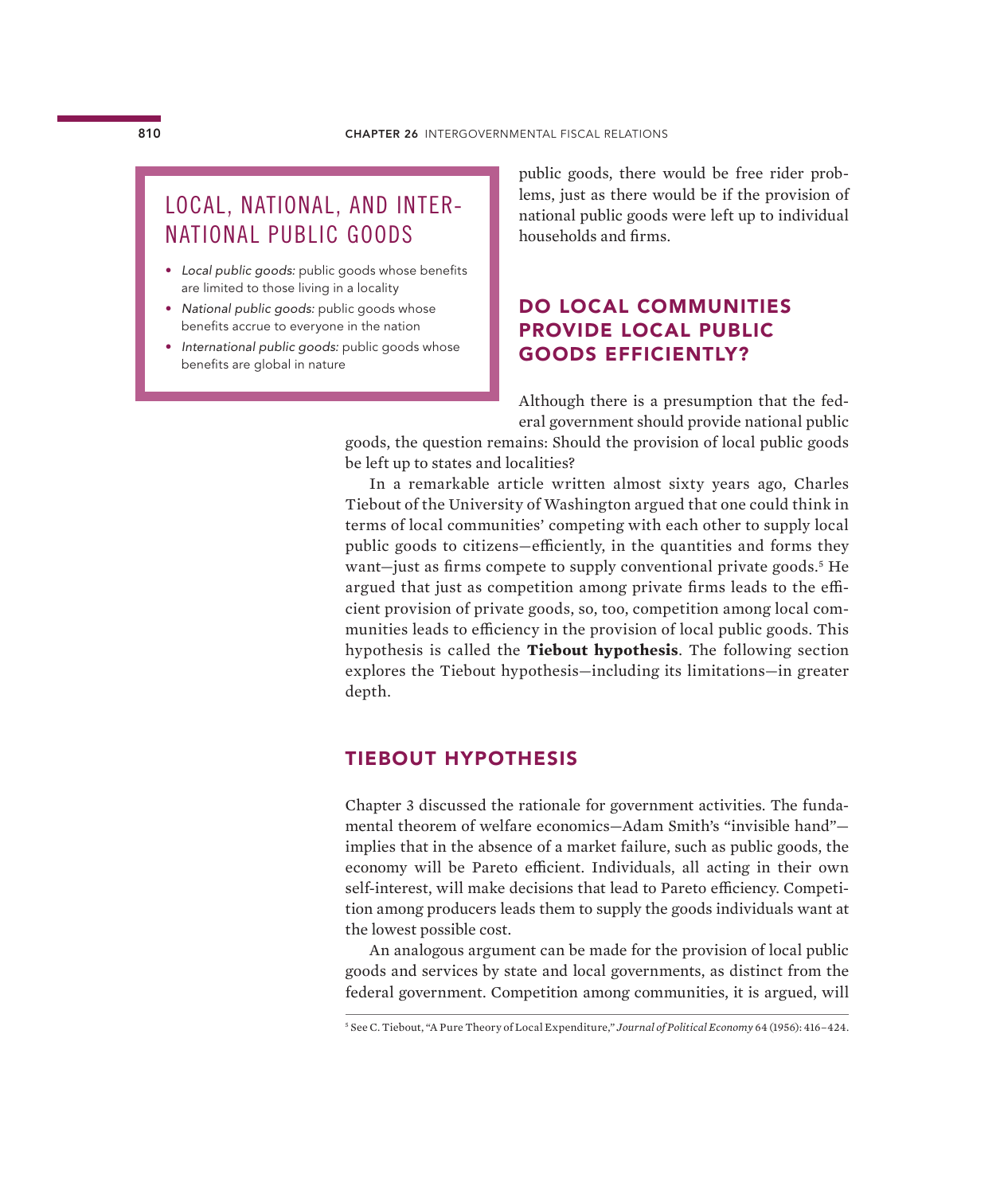result in communities' supplying the goods and services individuals want and producing these goods in an efficient manner.

Tiebout was originally concerned with the problem of *preference revelation* discussed in Chapter 9: individuals reveal their preferences for private goods simply by buying goods, but how are they to reveal their preferences for public goods? When individuals vote, they choose candidates who reflect their overall values, but they cannot express in detail their views about particular categories of expenditures. Only limited use of referenda is made in most states. Even if individuals were asked to vote directly on expenditures for particular programs, the resulting equilibrium would not, in general, be Pareto efficient.

Tiebout argued that individuals could "vote with their feet"—their choice of communities

# TIEBOUT HYPOTHESIS

Competition among communities ensures efficiency in the supply of local public goods, just as competition among firms ensures efficiency in the supply of private goods.

Limitations:

• "Market failures"

Externalities: decisions of community have effects on others Imperfect competition: limited number of communities

- Tax competition may simply lead to lower taxes on businesses
- Redistribution—with free migration and local competition, there will be no (or, at most, limited) redistribution at local level

revealed their preferences toward locally provided public goods in the same way as their choices of products revealed their preferences for private goods. Moreover, just as there are incentives for firms to find out what commodities individuals prefer and to produce those commodities efficiently, so are there incentives for communities to find out what kinds of community-provided goods individuals prefer, and to provide them efficiently. This is seen most strongly in the case of community developers. In recent years these developers, recognizing that many individuals would like more security and more communal facilities (swimming pools, tennis courts) than are provided by the typical city, have formed large developments providing these services. Because these communities meet the needs of the individuals better than the available alternatives, individuals are willing to pay higher rents (or spend more to purchase homes in these communities). This gives developers a return for their efforts to ascertain what individuals want and to meet these desires.

More generally, communities that provide the services individuals like and provide them efficiently will experience an influx of individuals; communities that fail to do so will experience an outflux. Such migration (with its consequent effect on property values) provides essentially the same kind of signal to city managers that the market provides to a firm's managers (a firm that fails to provide a commodity individuals like will find its sales declining; a firm that succeeds will find its sales increasing). Politicians, sometimes under pressure from the electorate, respond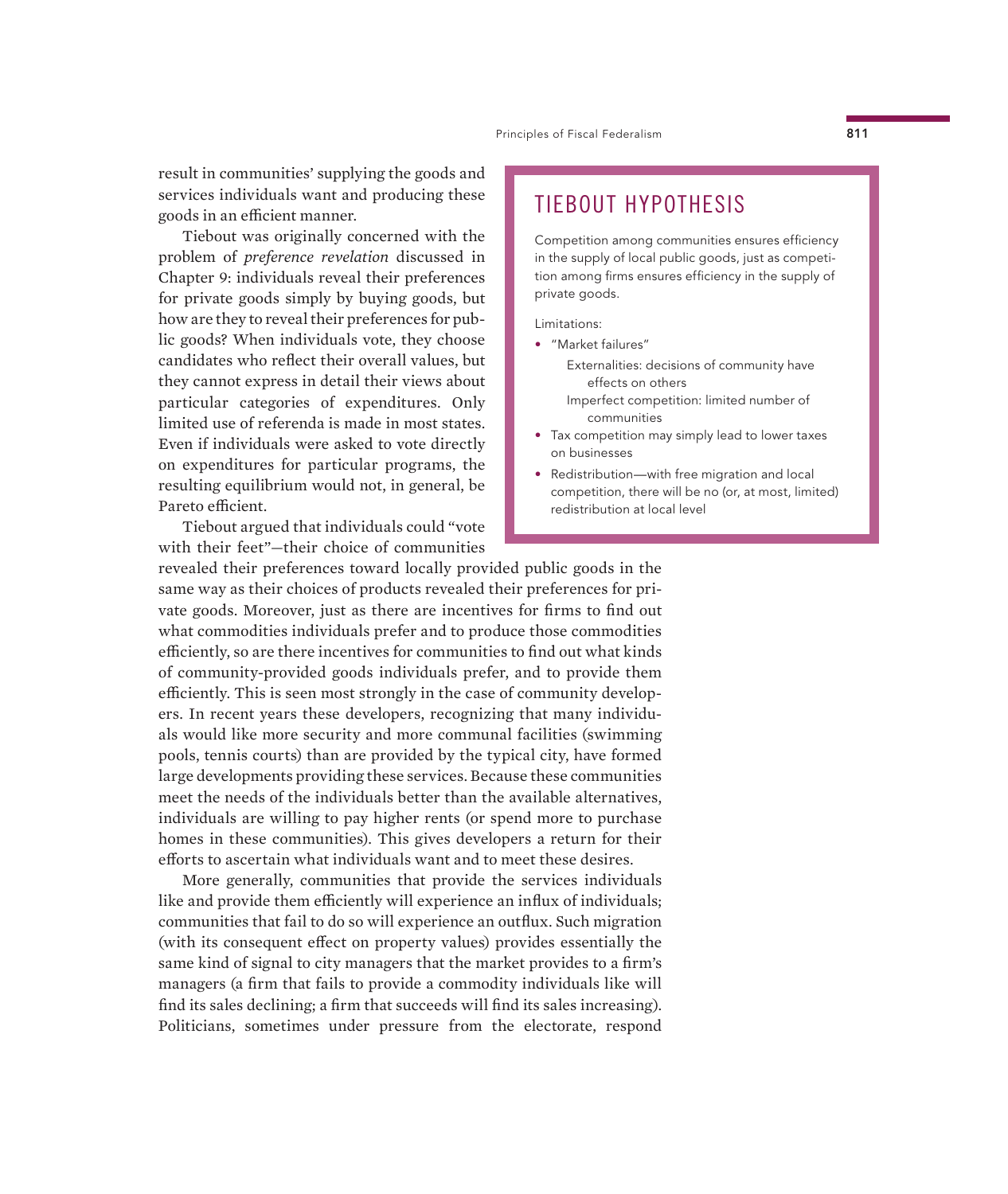to these signals in much the same way as a firm's managers respond to market signals.

The analogy is an instructive one. Under certain assumptions, the separate decisions of each community lead to a Pareto efficient allocation. just as the separate decisions of firms and individuals concerning private goods lead to Pareto efficiency.

But these assumptions generally do not hold. And even were they to hold, the inequality in the distribution of welfare across communities might be unacceptably large.

The qualifications to the Tiebout hypothesis closely parallel those we discussed in Part 2, concerning the circumstances in which market allocations might not be Pareto efficient or, even if efficient, might not be desirable.<sup>6</sup> The two most fundamental qualifications are the presence of market failures and dissatisfaction with the distribution of income.

## **MARKET FAILURES**

The most important "market failures" have to do with externalities and imperfect competition.

**EXTERNALITIES** The actions of one community may have marked effects on other communities. If a community constructs a smelly sewage plant or allows the development of an industrial area at its boundary, in a location such that the winds blow the bad odors over the neighboring communities, an important externality results. We sometimes refer to these externalities as *spillovers*. Not all spillovers are negative. Some economists believe that there are important public benefits from having an educated citizenry, and that they provide some justification for public support of education. To the extent that this is true, and to the extent that individuals move away from the community that provided them with a free education, there are spillovers from a local community's public education system.

*Migration and location inefficiencies* may be thought of as a particularly important class of externalities. Individuals who move into a community bring both benefits and costs: they may increase the tax base, but also

<sup>6</sup> Since Tiebout, an extensive literature has developed evaluating the conditions under which the result is valid. See, in particular, J. E. Stiglitz, "Public Goods in Open Economies with Heterogeneous Individuals," in *Locational Analysis of Public Facilities,* ed. J. F. Thisse and H. G. Zoller (New York: Elsevier– North Holland, 1983), pp. 55–78; J. E. Stiglitz, "Theory of Local Public Goods," in *The Economics of Public Services,* ed. M. Feldstein and R. Inman (New York: Macmillan, 1977), pp. 274–333; T. Bewley, "A Critique of Tiebout's Theory of Local Public Expenditures," *Econometrica* 49 (1981): 713–740; and G. R. Zodrow and P. Mieszkowski, "Pigou, Tiebout, Property Taxation, and the Underprovision of Local Public Goods," *Journal of Urban Economics* 19 (1986): 356–370.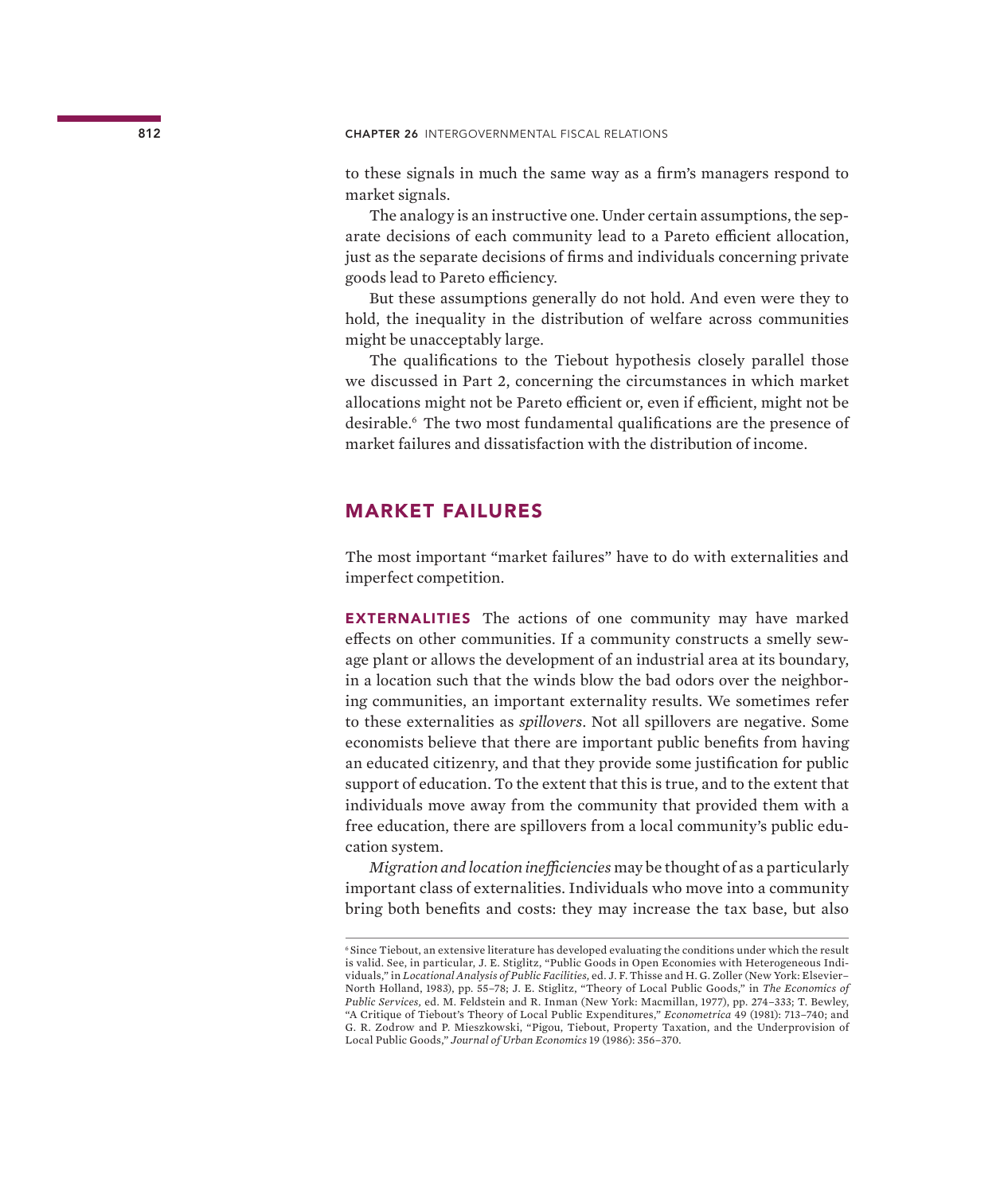may lead to increased demands on public services and greater congestion, for instance, of roads and parks. Because in many cases they neither pay for these costs nor are compensated for the benefits they confer, there are likely to be inefficiencies in location decisions. Many countries have become increasingly concerned about what they view as excessive concentration of population in the major cities (London, Paris, Mexico City), and have developed decentralization policies to attain what they consider a more efficient pattern of location.

**COMPETITION AND PROFIT MAXIMIZATION** A central assumption underlying the results concerning the efficiency of market economies is that there are many profit-maximizing firms. The Tiebout hypothesis similarly assumes the existence of many competing communities.<sup>7</sup> In most areas, there is only a limited number of competing communities; there is, in effect, only limited competition. Moreover, communities do not decide which goods and services to provide on the basis of any simple profit-maximization criterion, but by a political process along the lines discussed in Chapter 9. The kinds of inefficiencies to which this may give rise will be described in the next chapter. Here, we simply note that limited competition provides an explanation for why we should be skeptical about the Tiebout hypothesis.

**TAX COMPETITION** Tiebout's model suggests that competition among communities is not only healthy, but also necessary to attain Pareto optimality. However, there is another view of competition among communities that is far more negative. This view sees different communities competing to attract businesses, with the associated tax base and employment opportunities. Gains in one community are partly at the expense of losses in other communities. More generally, the competition to attract businesses results in lower taxes for businesses: in the end, businesses are the ultimate beneficiaries. In this perspective, it would appear preferable for communities to agree not to compete.

Earlier, we pointed out that the incidence of taxes imposed by local communities had to be on immobile factors, as the mobile factors could move to escape taxation. Capital (and businesses, more generally) is mobile; the competition to attract businesses through tax concessions is just a reflection of this reality. If communities agreed to give no tax concessions, competition would almost surely take other, probably more wasteful, forms,

<sup>7</sup> Indeed, there must be so many that all residents within each community who have the same skills also have the same tastes for public goods. Another implication is that (provided voters are rational) there would be complete unanimity in voting. Obviously, neither of these conditions is satisfied. See R. W. Eberts and T. J. Gronberg, "Jurisdictional Homogeneity and the Tiebout Hypothesis," *Journal of Urban Economics* 10 (1981): 227–239; and H. Pack and J. Pack, "Metropolitan Fragmentation and Local Public Expenditure," *National Tax Journal* 31 (1978): 349–362.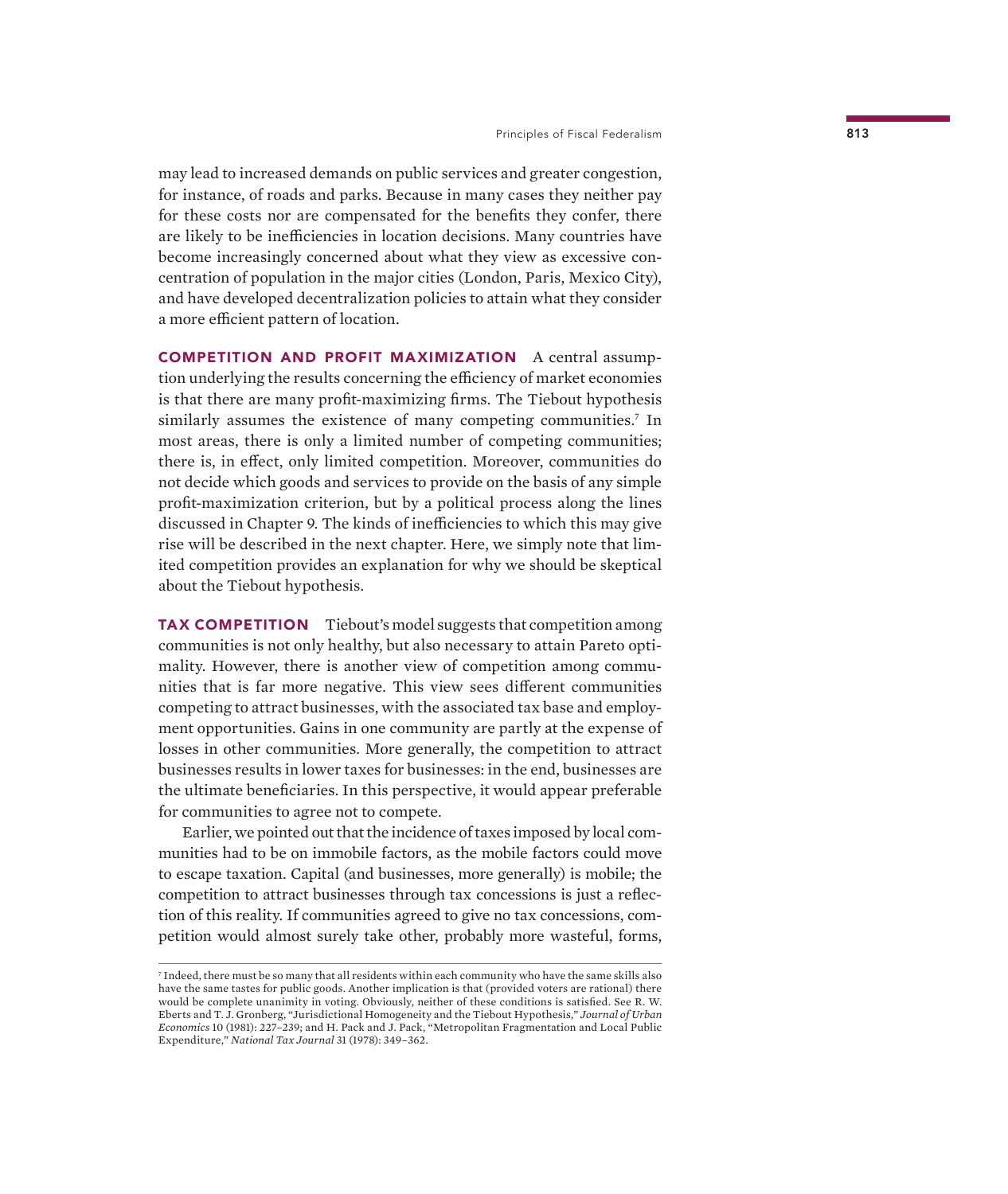such as providing enhanced public facilities like roads for the businesses. (If even this were somehow stopped, communities that had higher tax rates because they had a lower tax base would find it impossible to attract businesses.) From this perspective, then, trying to stop **tax competition** is like trying to stop competition elsewhere in the economy. Not only are such attempts likely to be ineffective, but to the extent they are effective, they are also likely to lead to other problems, including inefficiencies.

Nonetheless, an increasingly popular alternative to this "race to the bottom" characteristic of escalating wars of tax incentives between dueling local governments is **economic gardening**: nurturing local businesses and making investments to support both existing and new businesses. The premise of economic gardening is that tax competition is usually expensive and counterproductive—it either fails to attract businesses, or attracts businesses that would have come without tax incentives because of market-related factors and the quality of local public infrastructure and services. Moreover, proponents of economic gardening claim that tax incentives deprive local government of the resources needed to serve all businesses in its jurisdiction, and predicate future success on maintaining a subsidized cost advantage that will be increasingly difficult to maintain.

As in other areas, complete collusion, were it successful, could have real effects. If all communities were able to agree not to compete for business, and agreed, say, to impose a uniform tax on business, then the communities would gain at the expense of businesses. Such a tax would be equivalent to a federally imposed tax.8 The debate on tax competition illustrates the marked advantages the federal government has in imposing taxes.

#### **REDISTRIBUTION**

Redistribution—the second basic qualification to the Tiebout hypothesis may be a more important explanation of the role of the federal government than the market failures we have just described. There is concern about the distribution of income both among individuals and across communities.

**INEQUALITY AMONG INDIVIDUALS** Should the extent of redistribution—the level of welfare payments—be a local or national decision? Is "redistribution" a local public good? Assume that individuals in some community believe strongly that no individual should live in a slum, and so they provide a good public housing program, whereas individuals in some other community have different ethical concerns. Is there any

<sup>8</sup> There remains the problem of tax competition among countries.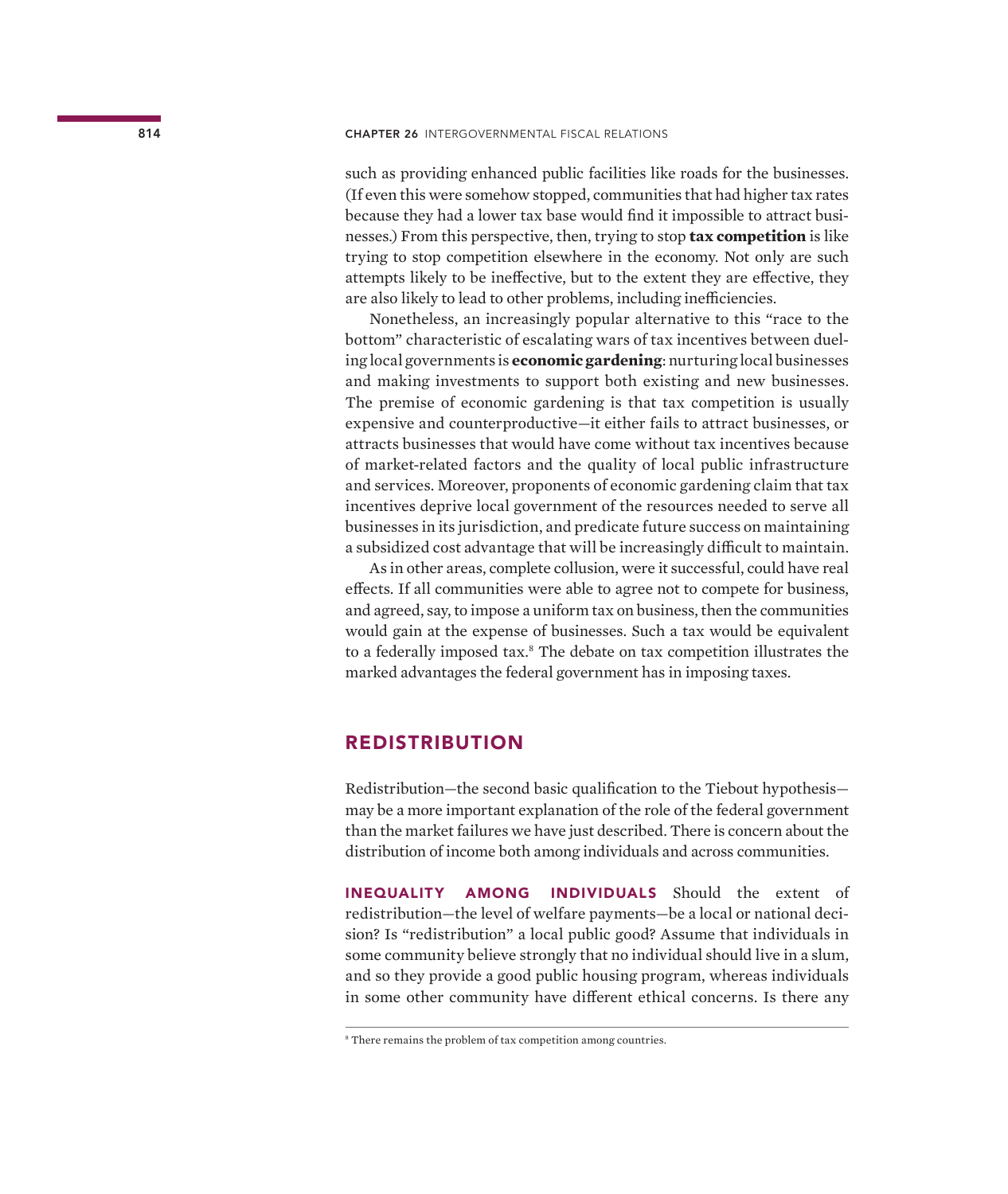reason why individuals in the first community should attempt to impose their ethical beliefs on the second, by attempting to make minimal housing standards a national rather than a local issue?

The answer is yes. The reason is that, with relatively free migration, the extent of redistribution that is feasible at the local level is very limited. Any community that decides to provide better housing for the poor, or better medical care, might find itself faced with an influx of the poor. Communities have an incentive to try to appear unattractive to the poor, so they will move on to the next community. Some communities, for instance, do this by passing zoning laws that require multiacre lots.<sup>9</sup> Others do it by limiting the provision of certain public services that are particularly valued by the poor and for which the wealthier have good private substitutes, such as bus services.

Indeed, if there were perfect competition among communities, the efforts to provide local public services at least cost to the taxpayers would result in taxpayers' paying taxes only commensurate with the benefits they themselves received. A community that had no welfare program and succeeded in excluding most of the poor would be able to provide public services (e.g., education, sewage treatment, libraries, etc.) at lower tax rates than a community that had an ambitious welfare program (e.g., public housing, good medical care, etc.) and educational programs aimed at disadvantaged children. The fact that competition is frequently limited, migration is slow, and decisions concerning public services are made politically means that there often are local (and state) redistribution programs—but these remain limited.

**INEQUALITY ACROSS COMMUNITIES** We have already noted that there are marked differences among the states in per capita income. For a poor community to provide the same level of services as a rich one requires that it levy much higher tax rates. Indeed, we see enormous variation in per capita expenditures and tax rates across the United States. Per capita expenditures at the state level in 2008 varied from lows of \$4079 in Texas, \$4146 in Nevada, and \$4190 in Florida, to highs of \$14,701 in Alaska, \$9534 in Wyoming, and \$8182 in Hawaii, with an average for the country of \$5696.10 Total state and local taxes paid in 2008 by a typical family of four earning \$75,000 ranged from the high end at 12.4 percent of income in Philadelphia, 11.2 percent in Detroit, and 10.9 percent in New York City, to the low end at 4.4 percent of income in Jacksonville, 5.5 percent in Las Vegas, and 5.6 percent in Houston.<sup>11</sup>

<sup>9</sup> Courts have recently restricted the use of zoning as an exclusionary device.

<sup>10</sup> U.S. Census Bureau, "State and Local Government Finances and Employment," *2012 Statistical Abstract*, Tables T-13 and 454.

<sup>11</sup> U.S. Census Bureau, "State and Local Government Finances and Employment," *2012 Statistical Abstract*, Table 447.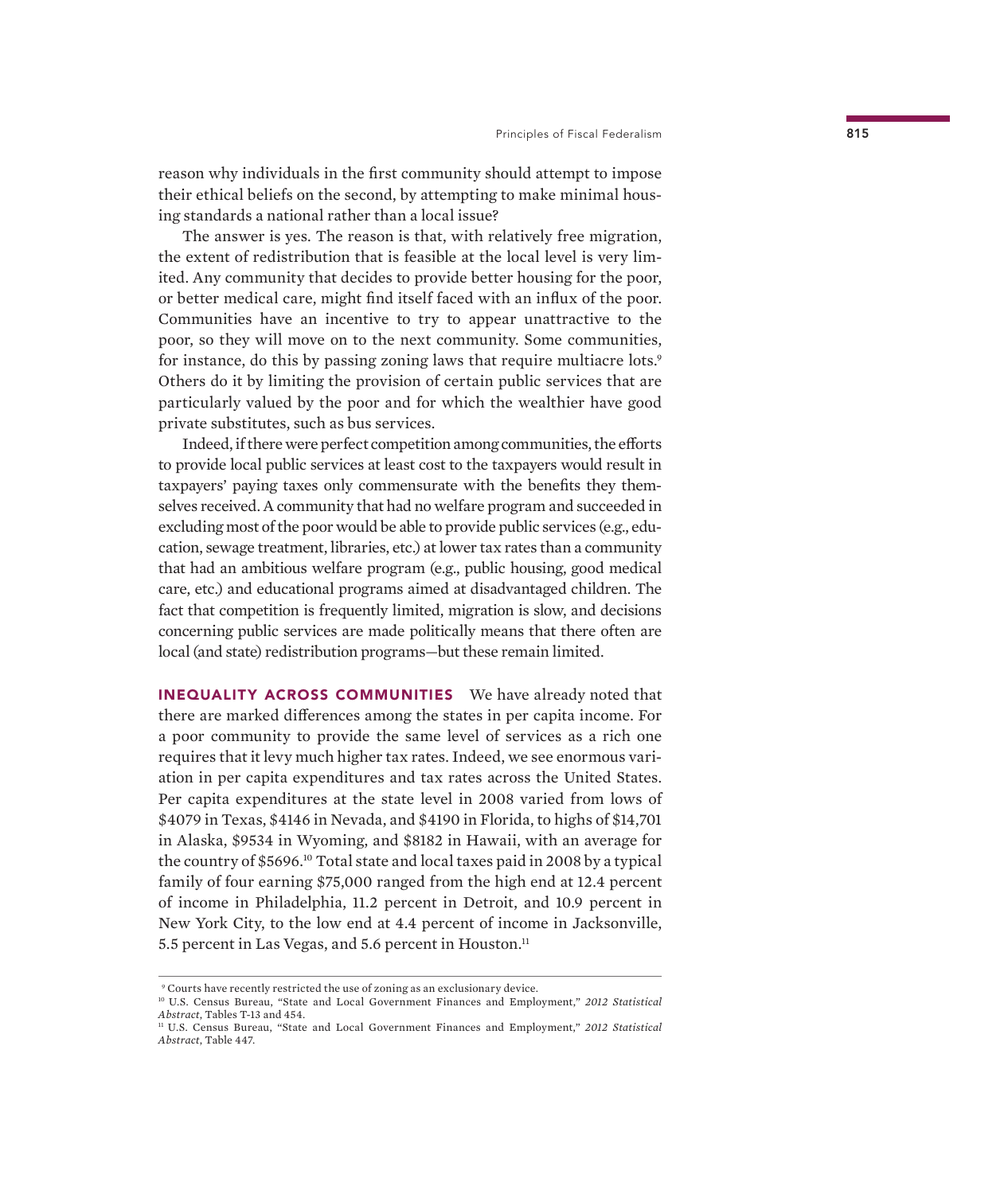Why should we be more concerned with the inequality associated with locally provided public goods (and tax rates) than we are with inequality in general? Is there any reason why there should be specific federal programs directed at reducing this particular kind of inequality? If we want more redistribution, why not simply impose a more progressive federal tax, letting individuals then choose how to spend their money? If they wish to live in communities that spend more or less on local public goods, why not let them? The issues are analogous to those that arose in earlier chapters concerning whether the government should have specific policies directed at decreasing the extent of inequality of access to specific goods, such as medicine, food, and housing. The concept of *specific egalitarianism* was introduced—the view that the consumption of certain commodities should not depend on one's (or one's parents') income or wealth. Education, the most important locally and publicly provided good, is one of those goods for which the strongest argument for equality of access can be made.

Several arguments, however, can be made against providing programs aimed at reducing inequality in the provision of local public services.

**1.** *Consumer sovereignty*. The first is the standard "consumer sovereignty" argument: individuals should be allowed to choose the goods they prefer. The argument is that the federal government should not force its preferences—for food, housing, or education—on local communities. Programs aimed at reducing inequality in the provision of local public goods (to the extent that they are effective) distort consumption patterns; they may result in greater consumption of "local public goods" and less consumption of private goods than a redistributive program providing cash to individuals. Categorical grants (again, to the extent that they are effective) cause a distortion in the mix of locally provided goods; they may, for instance, result in more education and urban redevelopment and less frequent sewage collection. Whenever there are such distortions, there is a deadweight loss.

 This consumer sovereignty argument, though relevant, is somewhat less forceful for some locally provided goods than for others. For instance, decisions concerning elementary and secondary school education are made not by the individual but by his or her parents; and decisions concerning local public goods are made by a political process, which need not yield efficient outcomes, as we saw in Chapter 9.

 Moreover, much of the consumer sovereignty argument is predicated on the belief that individuals are well informed and rational, but in many cases, these assumptions are not valid. Parents seldom have information about the quality of schools and typically send their children to the nearest school, even when they have a choice.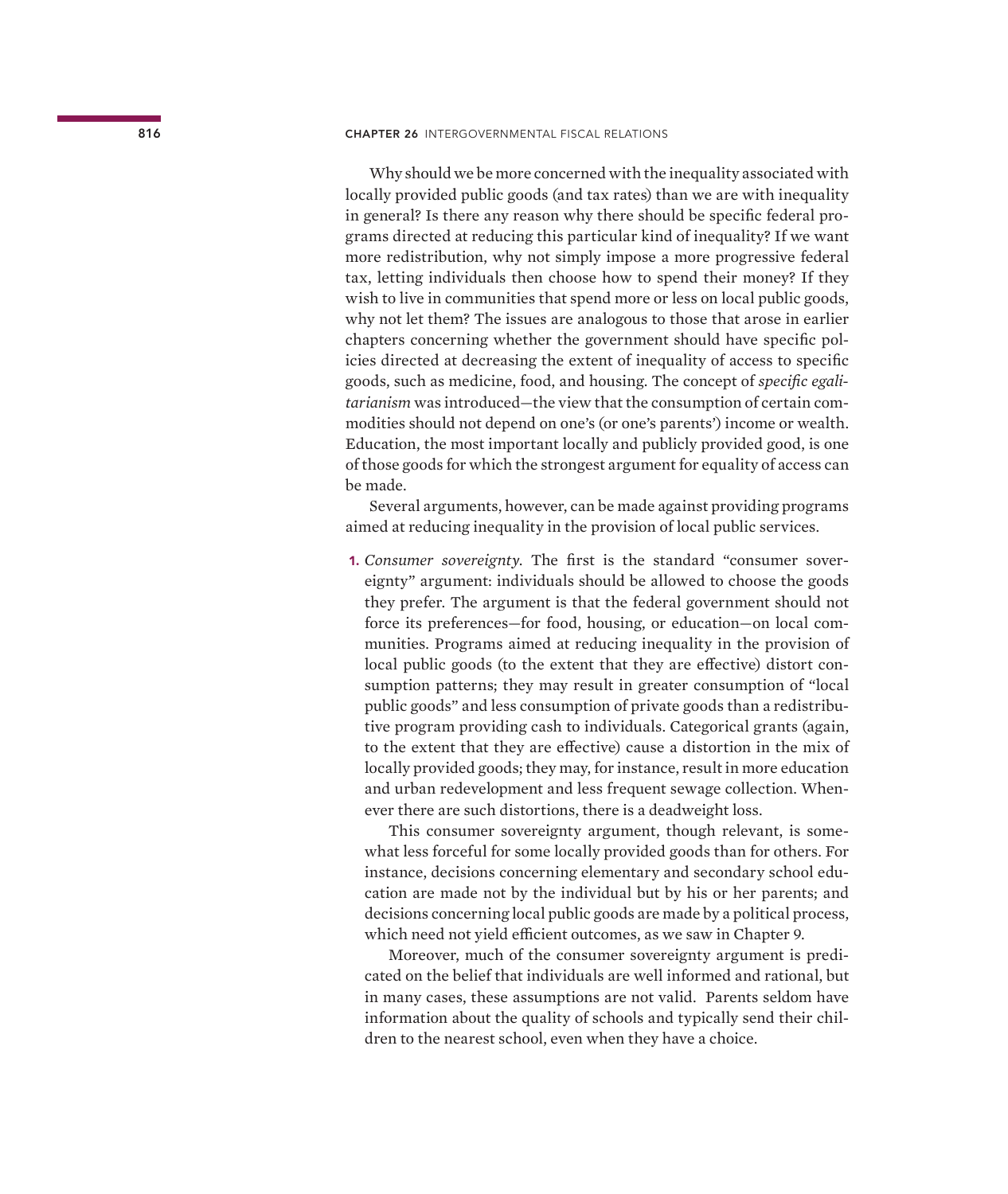- **2.** *The difficulty of targeting communities for redistribution.* A second argument against programs aimed at redistributing income across communities (localities, states) is that such programs are not well targeted. Most communities contain a mix of poor and rich individuals. A program aimed at redistributing resources to a community whose average income is low may simply result in a lowering of the tax rate; the program's main beneficiaries will thus be the rich individuals within the poor communities. On the other hand, certain specific programs, such as the school lunch program, may be more effective in redistributing income to *children* than programs aimed at redistributing income among families.
- **3.** *Location inefficiencies.* A third argument is that programs redistributing income across communities result in location inefficiencies. They distort the decisions of individuals about where to live and the decisions of businesses about where to locate.

The United States is a very mobile society; we move often, and frequently quite far. There have been large migrations from the rural South to the urban North, and from the Snow Belt to the Sun Belt. A variety of reasons induce individuals to move, but economic considerations are among the more important. These include not only individuals' opportunities for employment and the wages they receive, but also the taxes that are imposed and the public goods that are provided. As demands and technologies change, economic efficiency requires that individuals move to where they can be more productive. This will necessitate that some localities, and indeed even some regions, experience declining populations, whereas others experience rapidly rising populations. Federal aid aimed at redistributing income from one locality to another may interfere with the efficient allocation of labor and capital. The level of taxes and public services provided by one community will not correctly reflect the economic potential of that community. The inefficiencies to which this gives rise may be small in the short run but may become large in the long run. Individuals will be encouraged to stay where they are rather than move to more productive localities. Indeed, it might be better to use the same funds to subsidize emigration out of the unproductive areas. Similarly, with new highway systems, it may no longer be efficient to have the larger agglomerations of population associated with inner cities. Thus, aid to central cities may serve to perpetuate these inefficient patterns of location.<sup>12</sup>

Note that these inefficiencies arise from attempts to redistribute income among communities. If our basic concern is with inequality

<sup>&</sup>lt;sup>12</sup> On the other hand, the aid may compensate for positive externalities produced by the inner cities.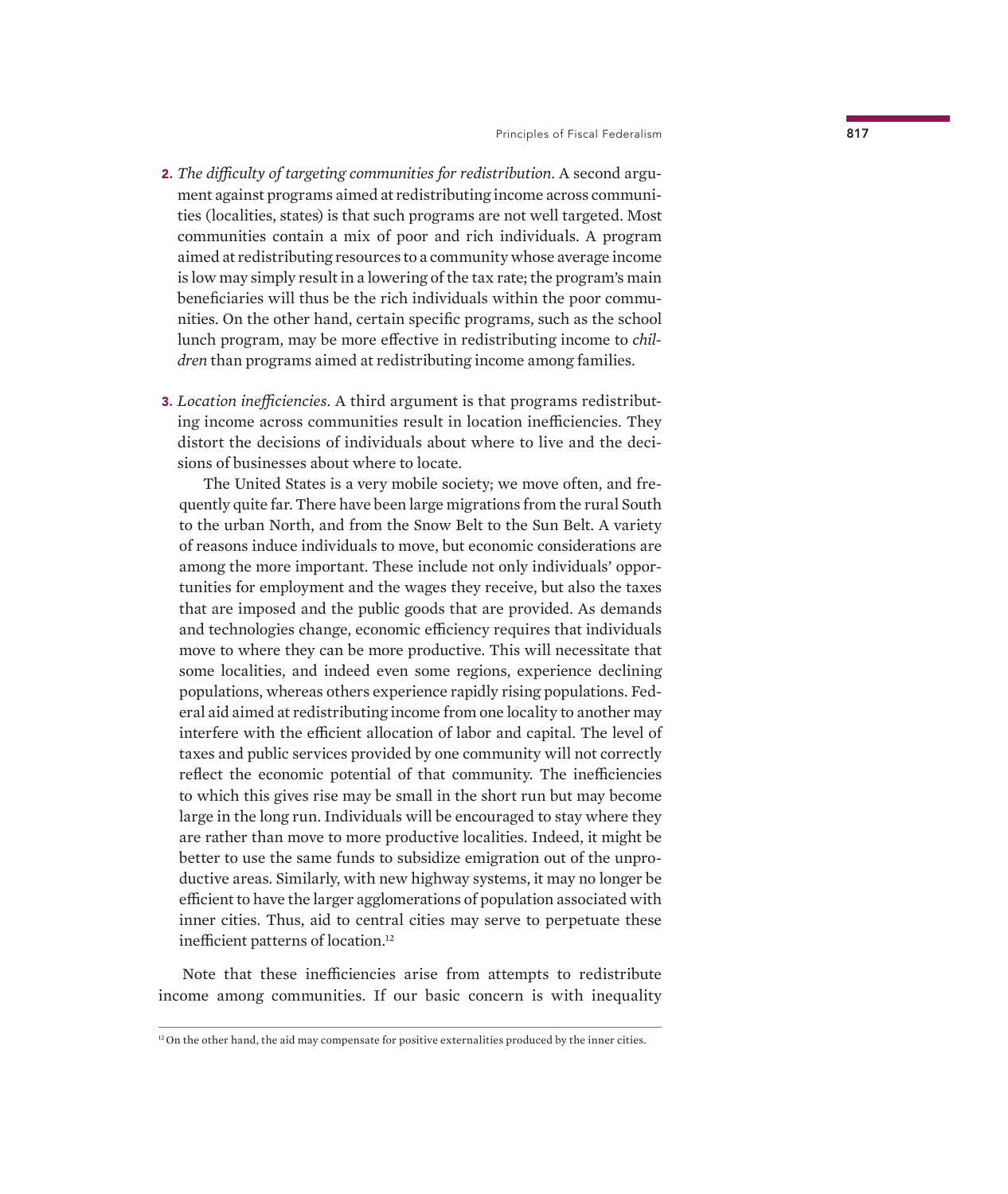among individuals, redistribution should be aimed at individuals, not at regions or localities.

In addition, specific redistributive programs, if they are not well designed, may give rise to large distortions. A program aimed at remedying measured housing shortages among the very poor, by providing federal subsidies, may encourage communities to undertake actions that exacerbate these shortages (such as rent control). Critics worry that a program to bail out cities that have borrowed excessively and appear to be in danger of defaulting on their bonds may encourage other communities to borrow more than they otherwise would, knowing that if they get into trouble the federal government is there to rescue them.

However, there is little evidence that such adverse incentives (sometimes called *moral hazard*) have played an important role. Some of the most widely noted instances of communities that have gotten into financial troubles are connected with exploitation by Wall Street, in its selling of inappropriate financial products. Others are connected with declines in America's conventional manufacturing—its deindustrialization—with particular adverse effects on communities in which such industries have been central. These financial problems have been exacerbated by the fractionalization of metropolitan areas, which has left many inner cities in very bad financial straits even as their surrounding suburbs prosper.

An important consideration in ascertaining appropriate policies for cities in distress is the consequences for "innocent" victims (e.g., children who will get an inadequate education unless something is done to provide these cities with some assistance).

## **OTHER ARGUMENTS FOR LOCAL PROVISION**

The concept of local public goods provides the central argument for the provision of certain public goods locally, but several other arguments have been put forward for assigning greater responsibility for the provision of collective goods to the local level—even when the goods are not pure local public goods, or even when doing so may limit the scope for redistribution. These arguments have played an important role in recent political debates in the United States. One is that by delegating more responsibility to local communities, there can be more adaptation to the circumstances and preferences of those who benefit from the good. Moreover, there is more likely to be active involvement of citizens—for example, in schools when they are the responsibility of local communities; this involvement leads to higher-quality public services.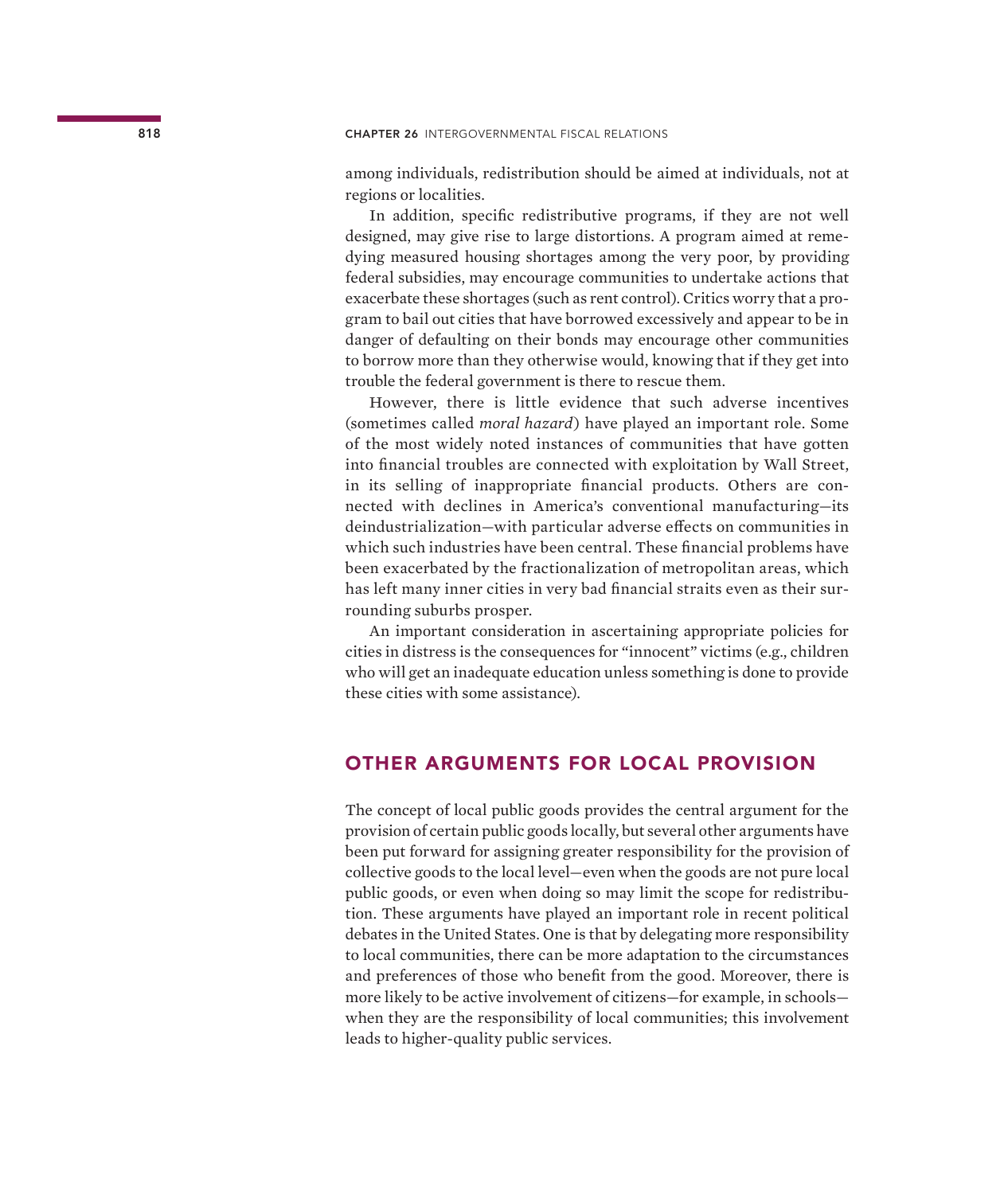Moreover, at the local level, individuals see more clearly the link between benefits and costs (what they have to pay in taxes); when people sense clearly the link between government benefits and taxes, they are less likely to ask for benefits that are not worth the costs, and are more likely to demand efficiency in the provision of benefits. Moreover, there can be more experimentation, which provides information that is particularly valuable in designing programs in areas such as welfare, where there is a general sense of major need for improvement.

Besides these analytic arguments, some may push for delegating more responsibility to states and localities because they believe that the political process will result in decisions that are different—and more to their liking—than if the decisions are made at the national level. For instance, many believe that assigning states and localities more of the responsibility for decisions concerning welfare programs will result in a more effective containment of costs.

However, local and state politics may play out in other ways as well. In many states, rural areas have a political weight that is out of proportion with their population. As a result, state politics can be much more conservative, biased against urban areas, and less concerned about issues of inequality. For instance, states were left with discretion in signing up for the expanded Medicaid provisions under the Affordable Care Act. The expansion was intended to reduce the number of low-income Americans who did not have access to health care. But even though the federal government was paying almost all of the costs, several states with the greatest problem of lack of coverage chose to opt out. Clearly, they did not have the interests of their poorer citizens in mind.

# **PRODUCTION VERSUS FINANCE**

Many of the arguments typically made for local provision of public goods that local communities are more responsive to the needs and preferences of those who actually receive the goods, that local communities have greater incentives for efficiency, and that devolving responsibility to local communities provides greater opportunities for experimentation—are mainly arguments for local *control* (local decision making) rather than local *finance*. However, there are good reasons for concern about separating finance from control. If voters of the country as a whole believe that their tax dollars should be used to finance welfare expenditures for the poor, they want to be sure that their money actually goes for this purpose, and not to finance suburban swimming pools. Some controls on expenditure are necessary. The issue is one of degree: how much control? By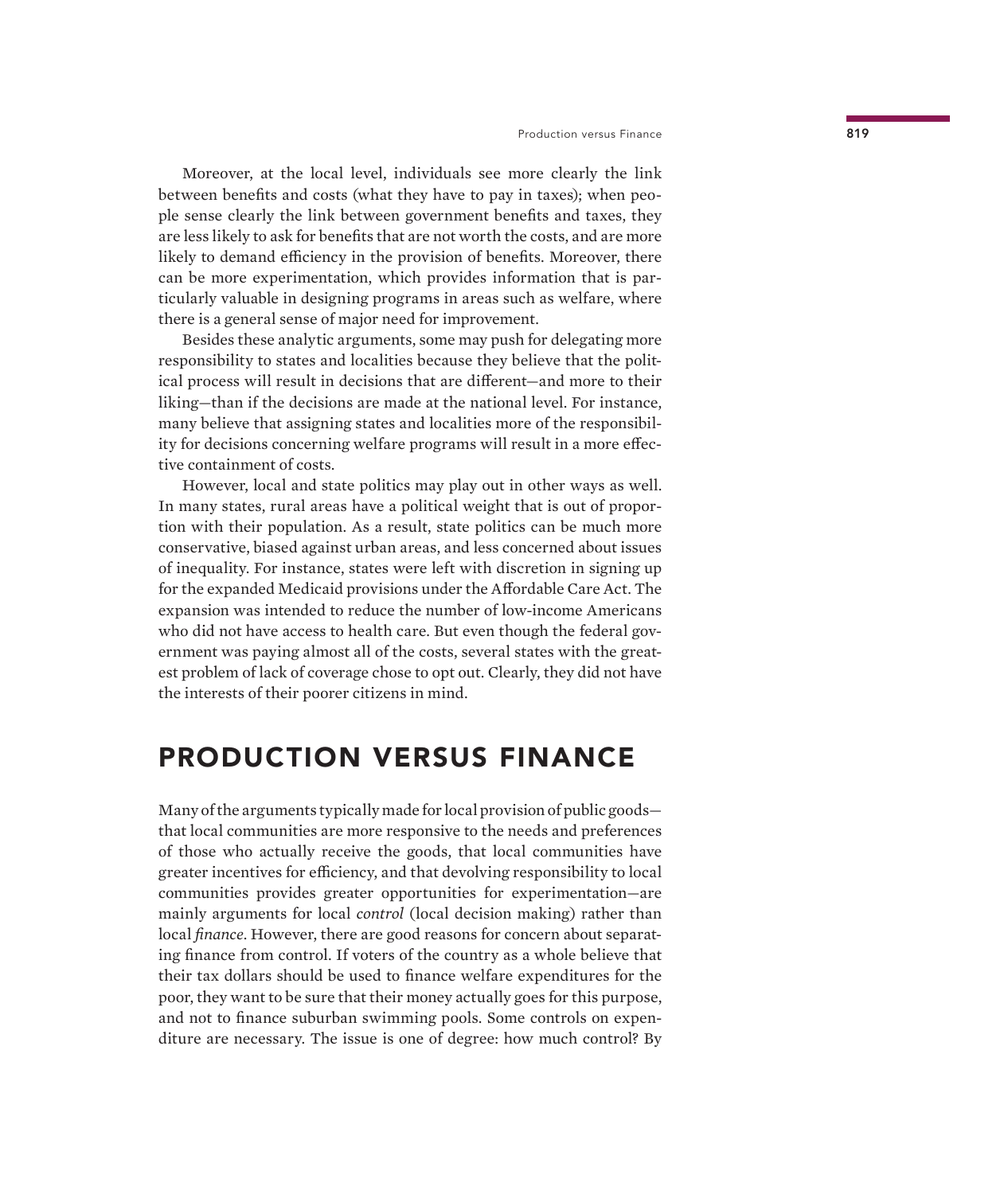imposing more controls, there may be greater assurance that the money is used in the way intended, but there is a cost—more bureaucracy, less adaptability to local circumstances, and less experimentation. In the case of the welfare program, prior to the 1996 reforms, there was a consensus that more local autonomy was needed, and the federal government granted the vast majority of states **waivers** of federal rules to allow them to introduce specific experiments. A similar debate is now under way regarding the appropriate degree of state discretion in the context of national health care reform.

When responsibility for decision making devolves downward from the federal government, there is a question of how far downward: to the states, to subunits of the states such as cities or counties, or directly to individuals? Many of the arguments for devolving responsibility suggest that the lower the level, the better. A housing program is more likely to be responsive to local needs if responsibility is given to the city or neighborhood, rather than to the state. Many argue, why involve intermediary levels of government at all? Why not simply give poor individuals housing vouchers certificates that they can use to buy housing anywhere—giving them the decision-making responsibility over the kind of housing they want?

The discussions earlier in this chapter and in previous chapters have provided a number of reasons for not relying on vouchers or cash transfers. Promoting a society that is concerned about children and providing good public schools for all may be a more effective way of ensuring quality education and educational opportunity than giving money to parents and hoping that they will make the best decision for their children. We know that private markets often engage in exploitation, taking advantage of imperfect and incomplete information. There are hosts of other market failures that government provision may help address.

Assigning responsibility for decision making to local communities does not mean that they actually have to do the production themselves. Just as the federal government can produce goods and services directly or purchase them from private firms, the same is true at the local level. Typically, local communities are involved in the production of most of the goods and services that they provide—from police and fire protection to schools. However, there are some areas-most notably, garbage collection—that many communities contract out to private providers. (In still other localities, garbage collection is treated as a private good, with the community taking on no role at all.) The discussion of public versus private production at the local level parallels that at the national level (see Chapter 8). More recently, states and localities have been exploring new possibilities for both contracting out and complete privatization—including performance of administrative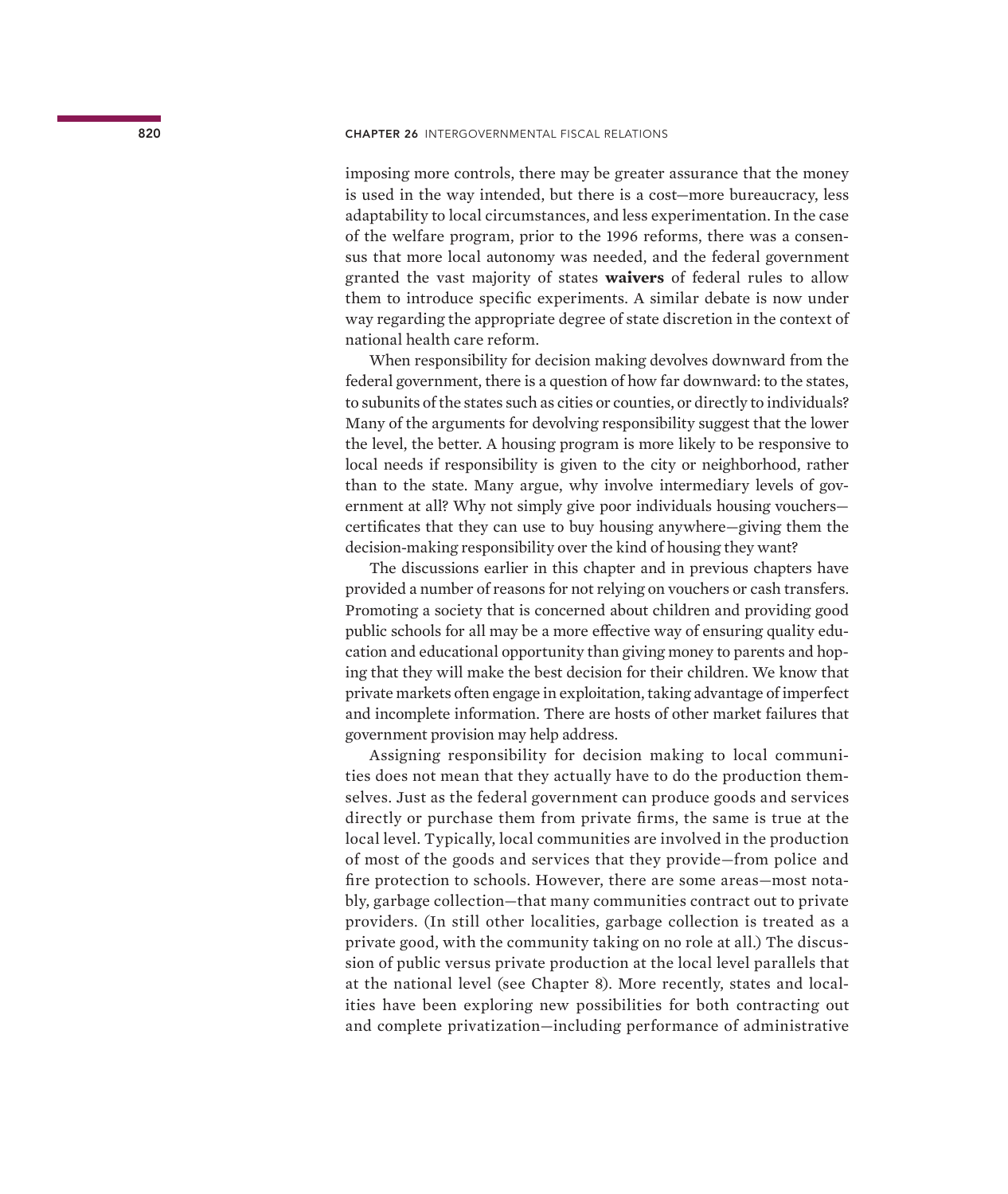services, lease or sale of public infrastructure (especially buildings and toll roads), charter universities and charter schools, development agencies, prisons (see case study, "Privatizing Prisons" in Chapter 8), and even state lotteries.

## **EFFECTIVENESS OF FEDERAL CATEGORICAL AID TO LOCAL COMMUNITIES**

The intention of federal categorical aid to local communities is to encourage local spending on particular public services. Aid to bilingual education, to vocational education, and to school libraries is intended to result in an increase in expenditures in each of these categories. How effective is this aid? Do federal funds just substitute for local funds, or do they actually result in more expenditures for the intended purpose?

From a theoretical perspective, the issue is precisely the same as one that we discussed in Chapter 10. How effective is categorical aid to individuals in encouraging expenditures, say, on food or housing? The answer depends on whether there is a substitution effect or just an income effect.

We wish to compare three types of federal aid to local communities—a block grant not tied to any specific use, a block grant tied to a specific purpose, and matching aid for a specific purpose.

Figure 26.4 shows the budget constraint of the community. (We simplify by assuming all individuals within the community are identical, so that we can ignore questions concerning differences in tastes.) The community would choose point *E*, the tangency between the budget constraint and the indifference curve of the representative individual. Now assume that the federal government provides a block grant to the community. This shifts out the budget constraint, to line *B'B'*. There is now a new equilibrium, *E*\*. It entails a higher level of expenditure on local publicly provided goods and a higher level of per capita consumption of private goods. That is, the federal aid has, in fact, resulted in lowering the tax rate imposed on individuals. The federal money has partially substituted for local community money; the community, because it is better off , spends more on publicly provided goods as well as privately provided goods.

Now assume, however, that there are two different publicly provided goods, garbage collection and education, on which the community can spend funds. We represent the allocation decision of the community between the two goods by the same kind of diagrammatic devices we have used to represent the allocation between private and publicly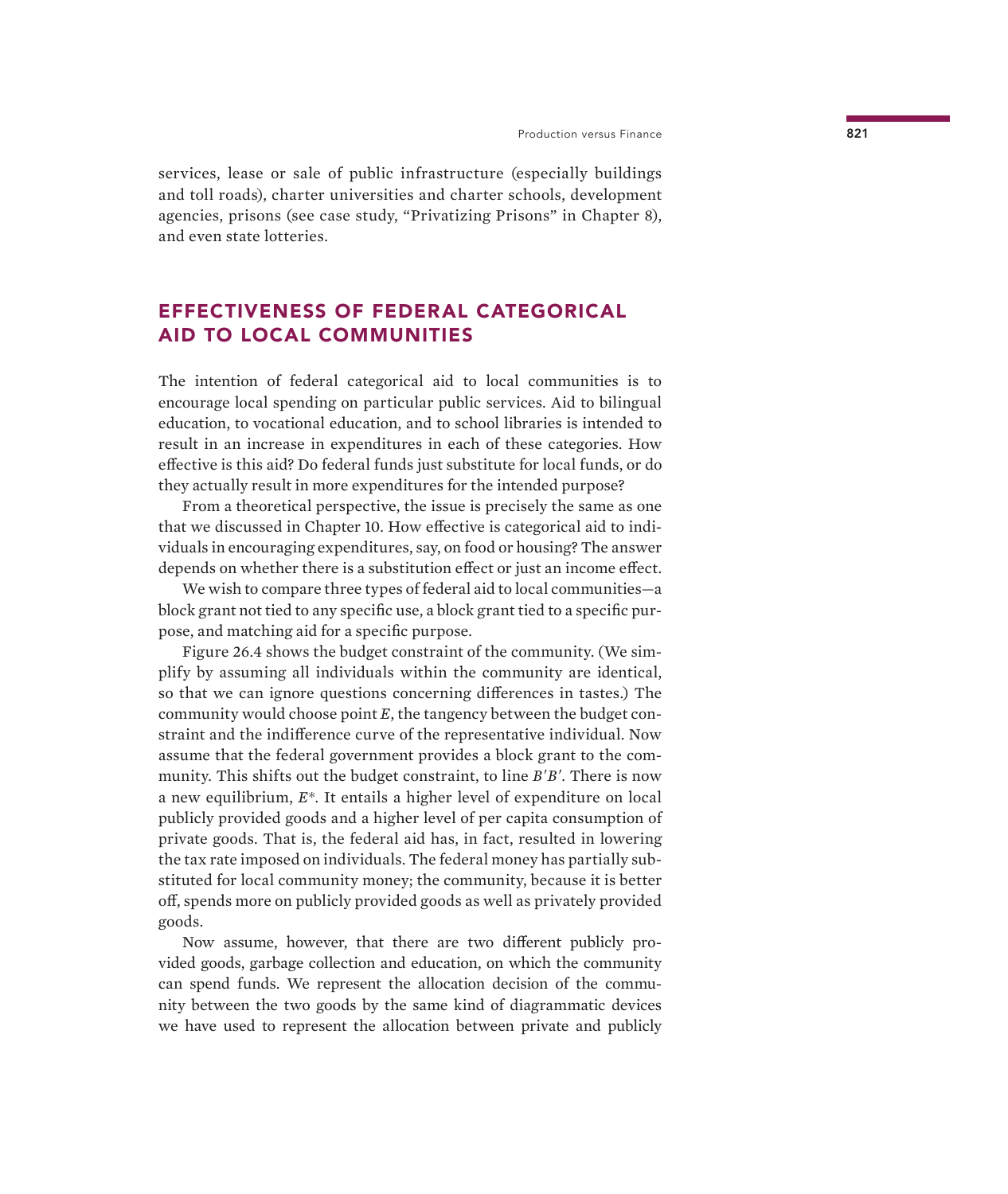

#### **EFFECT OF BLOCK GRANTS**

A lump-sum transfer to a community will result in an increase in public expenditures, but by an amount less than the transfer; local taxes will go down.



provided goods.13 The community has a budget constraint; it needs to divide its total budget between the two goods, as represented by Figure 26.5. The community also has indifference curves between the two goods. The initial equilibrium is represented in Figure 26.4 by *E*. Now with the federal aid, the budget constraint has moved out, and the new equilibrium is *E*\*. Does it make any difference whether the government specifies that the funds be allocated to one public good or the other? Not usually. As long as the amount of federal aid that is tied to a good is less than the amount that the community wishes to spend on it, federal aid will substitute for local support for this particular good, on an almost dollar-for-dollar basis. That is, if the community spends, say, 5 percent of any additional increase in its wealth on education and 5 percent on garbage collection, a federal grant of \$1 million will result in \$50,000 additional expenditure on education and \$50,000 on garbage collection. The remaining \$900,000 will be used to lower the tax rate. However, it makes no difference whether or not the government stipulates that the money it gives be used for education, as long as the community was previously spending more than \$1 million on education. If it were not spending this amount, then, of course, there would be greater effect on

<sup>&</sup>lt;sup>13</sup> This kind of analysis assumes that we can separate the allocation decision among publicly provided goods from the allocation decision between private and public goods. This kind of separation is possible only under a fairly stringent mathematical condition on preferences known as *separability*, in which we assume that the marginal rate of substitution between public goods 1 and 2 does not depend on the level of consumption of other goods.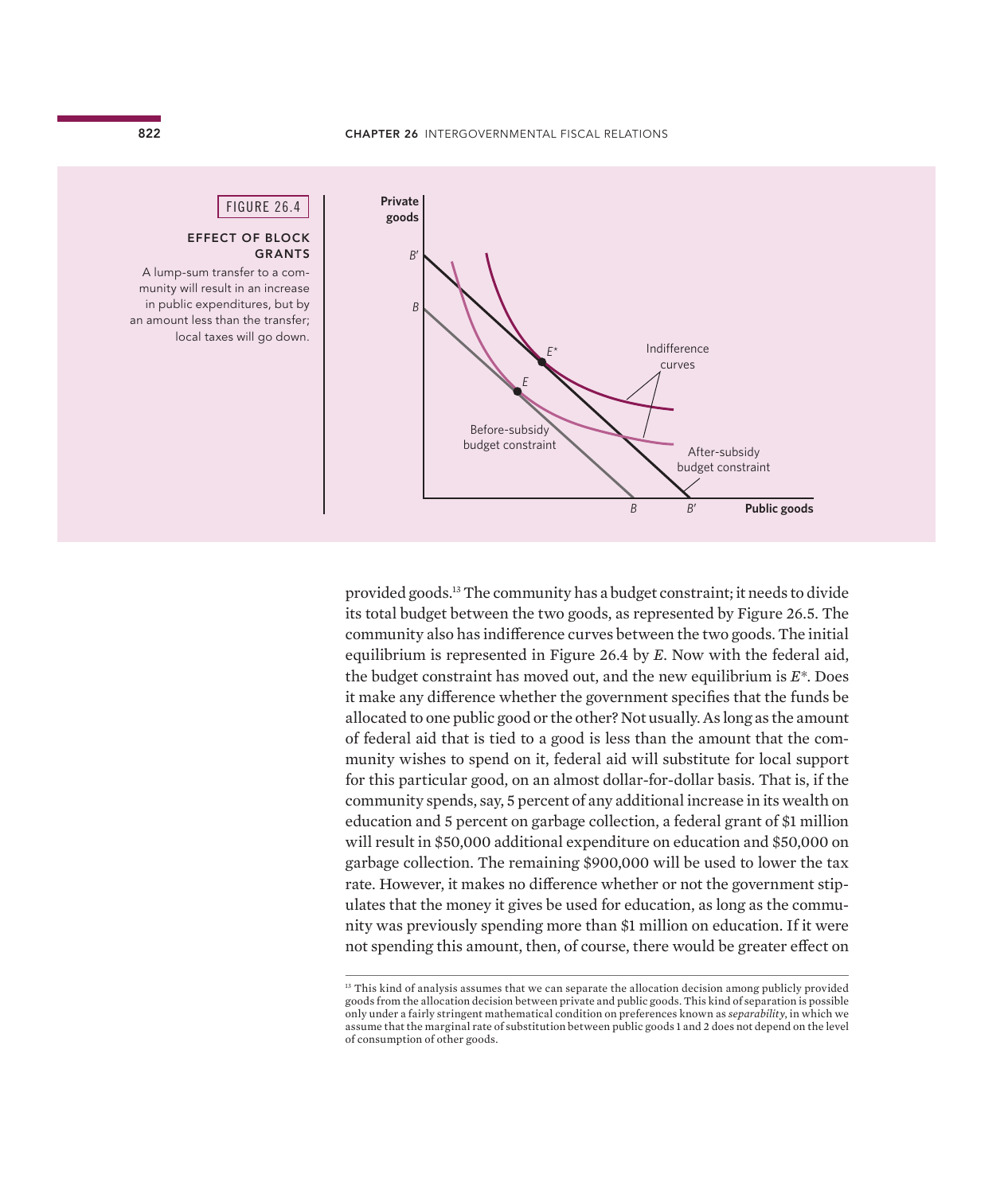

FIGURE 26.5

#### **EFFECTS OF NONMATCHING CATEGORICAL AID**

It makes no difference whether the federal government stipulates that the funds be used for garbage collection or education, as long as the size of its grant is less than the total desired expenditure. (If the government stipulates that its funds be used for garbage collection, then as long as the government gives less than the amount OG, the stipulation has no effect.)

its education budget; expenditure would increase by the amount that the federal aid exceeded the amount previously expended.<sup>14</sup>

These results for block grant categorical aid need to be contrasted with a government program of *matching* local expenditures, for instance, on libraries. Suppose the federal government matches local expenditures on a dollar-for-dollar basis. If the local community wishes to buy a book that costs \$10, it costs the community only \$5, as the federal government provides the other \$5 with a matching grant. This arrangement obviously creates a considerable inducement to spend more on these services, as illustrated in Figure 26.6. The new budget constraint, with the subsidy for local government expenditures, is rotated around point *B*. If the community were to decide to spend nothing, it would not receive federal aid. For every dollar of privately provided goods that the community gives up, it can obtain twice as many publicly provided goods as previously. Thus, the budget constraint is much flatter. This outward shift in the budget constraint has an income effect as before, but now there is, in addition, a substitution effect. Because publicly provided goods are less expensive, the community will wish to spend more. The equilibrium will change from *E* to *E*\*.

Figure 26.6 also shows the community's budget constraint with a block grant that provides the community with the same welfare as the

<sup>&</sup>lt;sup>14</sup> A full analysis of this problem requires a three-dimensional diagram with education, garbage collection, and private goods on the three axes.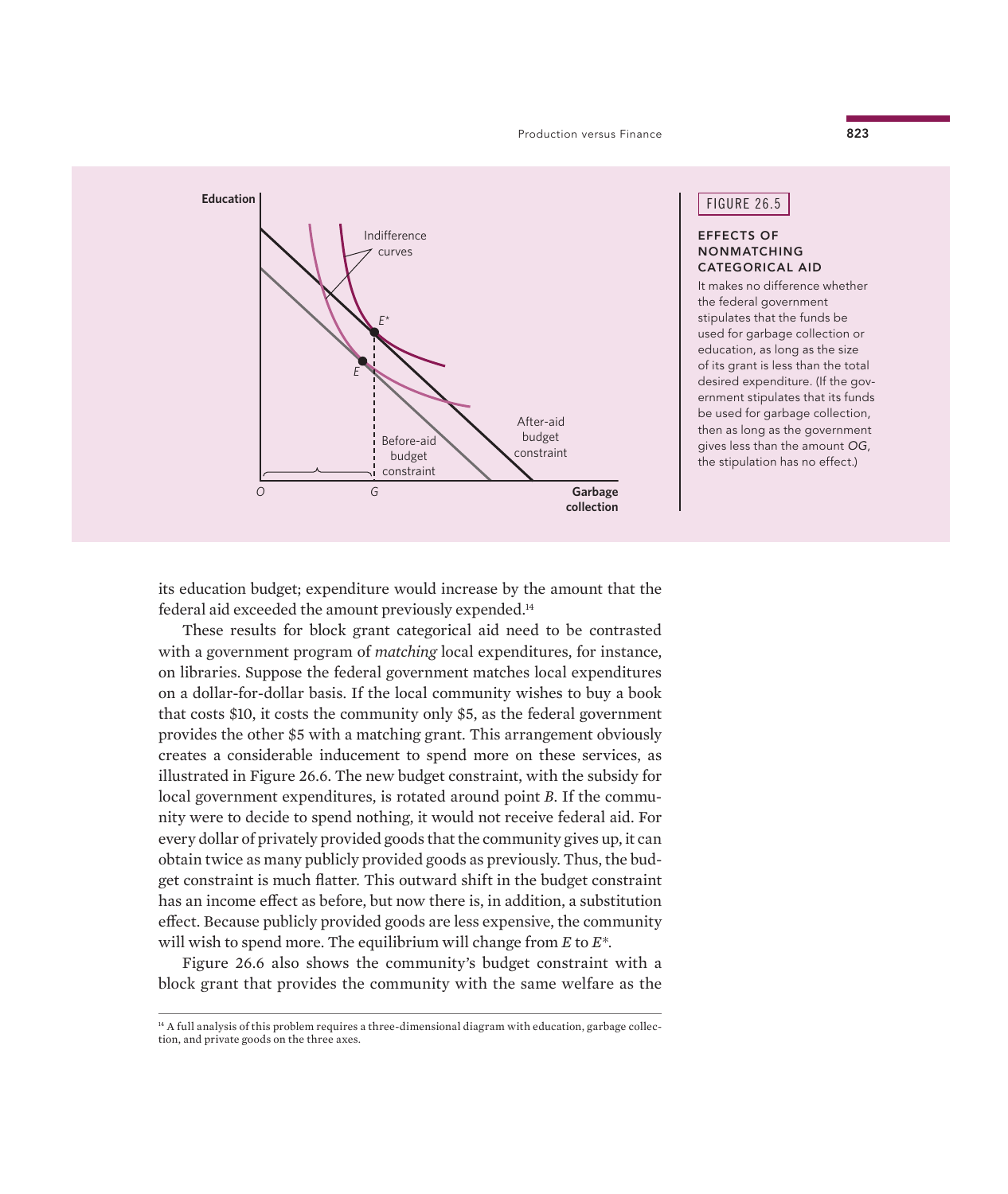

matching grant. (This budget constraint is clearly parallel to the before-subsidy budget constraint, and the new equilibrium at *E*\*\* is on the same indifference curve as  $E^*$ .) Two things should be noted: the equilibrium level of public expenditure on the public good is lower than with the matching grant, and the cost to the federal government is lower. There is a deadweight loss associated with the matching grant (of *DE*\*, in terms of privately provided goods).

If the matching funds are provided for a particular good, the federal aid will have a marked effect on the composition of the community's budget. It will encourage goods whose prices are lowered (perhaps partly at the expense of other publicly provided goods, whose *relative* prices can now be viewed as being higher). By the same token, it should be clear that for any given level of federal grants, if the object of the federal government is to encourage the provision of particular goods, a system of matching grants is far more effective than block grants—a lump-sum subsidy—whether restricted or not.

**THEORY AND PRACTICE** Evidence from actual government behavior supports our prediction that matching grants are more stimulative for local governmental spending than block grants. However, it does not support our prediction that nonmatching grants for specific purposes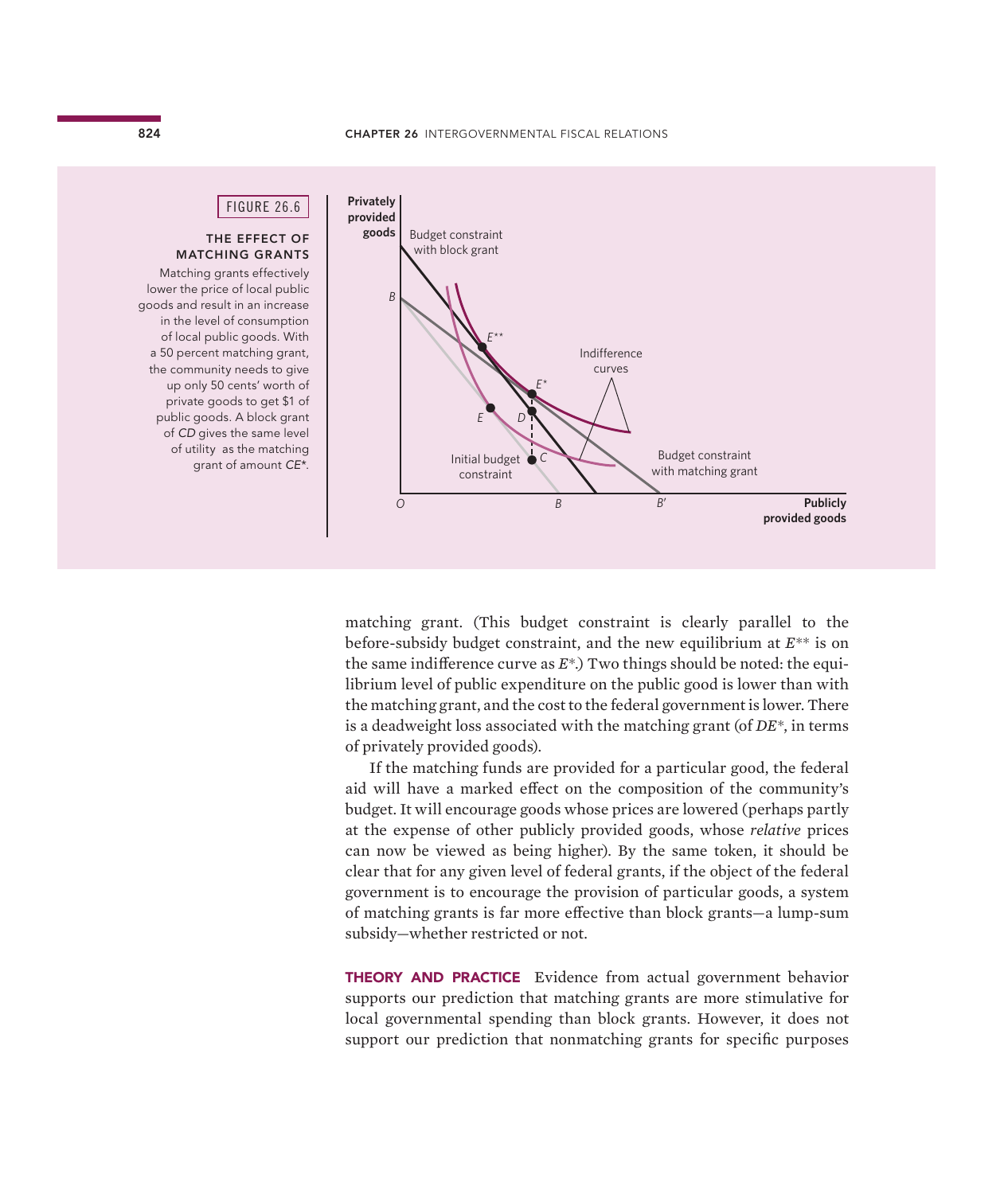have the same effects as a lump-sum increase in private income; the evidence suggests that categorical programs do have an effect on government budgets.<sup>15</sup> This has been referred to as the **flypaper effect**: money sticks where it hits.<sup>16</sup> Several explanations have been offered. One argument is that voters do not perceive the true marginal price of public expenditures when nonmatching grants are made; marginal costs exceed average costs, and voters are more aware of the latter than the former. Another explanation is that, at least in the short run, government bureaucrats have considerable discretion over their budgets. If they receive additional funds, the voters do not immediately know about it; and even if they did, they do not have the means to force the bureaucrats to pass the money back to them. A third argument posits that federal administrators can ensure that

## FEDERAL AID TO COMMUNITIES

Block categorical grants

- Fixed amounts for certain categories of expenditures
- Effect much like a lump sum grant, provided the grant is less than would otherwise have been spent

#### Matching grants

- Amount received by state or locality depends on level of expenditure
- Has both substitution and income effects—and therefore likely larger effect than comparable size block grant
- Has distortionary effect—same level of community welfare can be attained at lower cost with a block grant

the money is spent in an incremental manner; they have enough discretion to withdraw funds if they believe that the federal funds are simply being used to substitute for state funds. This argument is supported by the "maintenance of effort" requirement of many federal grant programs, whereby grant recipients must spend their state and local funds at pregrant levels for grant-funded activities, so that federal dollars supplement normal activities rather than supplant them.

## **THE FEDERAL TAX SYSTEM AND LOCAL EXPENDITURES**

The federal government affects local expenditures not only directly through its aid programs, but also indirectly through the federal tax system. Two provisions of the income tax code have an important effect on local communities. The first is that interest on state and local bonds is completely exempt from taxation by the federal government. This means that if an individual faces a 35 percent marginal tax rate, a 6.5 percent return

<sup>15</sup> See E. M. Gramlich, "Intergovernmental Grants: A Review of the Empirical Literature," in *The Political Economy of Fiscal Federalism*, ed. W. E. Oates (Lexington, MA: Lexington Books, 1977), pp. 219–239. <sup>16</sup> P. N. Courant, E. M. Gramlich, and D. L. Rubinfeld, "The Stimulative Effect of Intergovernmental Grants: Or Why Money Sticks Where It Hits," in *Fiscal Federalism and Grants-in-Aid,* ed. P. Mieszkowski and W. Oakland (Washington, DC: Urban Institute, 1979), pp. 5–21.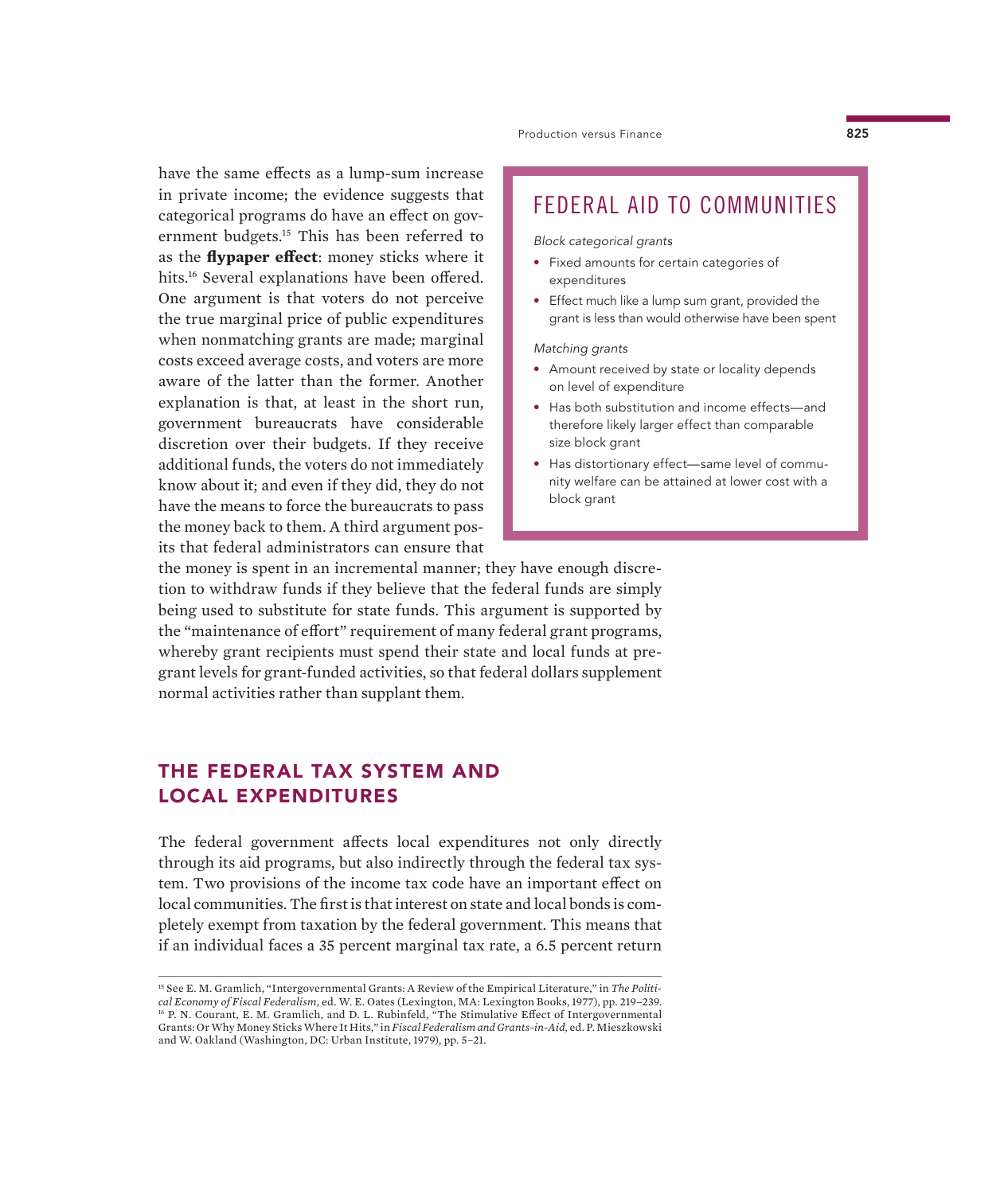on a tax-exempt local government bond is equivalent to a 10 percent return on any other bond. After taxes, a 10 percent return yields 6.5 percent: 10%  $(1 - 0.35) = 6.5\%$ . This tax exemption for state and local bonds clearly lowers the cost to state and local authorities of borrowing funds.

The second provision is that state and local income and property taxes are deductible from the federal income tax. That is, if an individual has an income of \$40,000 and pays \$1000 in property taxes, he or she can deduct that amount from income, and pay taxes on only \$39,000. This means that if the individual is in the 35 percent tax bracket, the property tax reduces net income (what the individual can spend to buy consumption goods) by only \$650. Of the \$1000 in property taxes, the federal government is, effectively, paying more than one-third.

These tax benefits increase the level of expenditure on local public goods, encourage expenditures on capital projects, and induce some communities to finance their investments by debt.

Consider an idealized community in which all individuals are in the 35 percent tax bracket. If the community increases expenditures per family on education by \$1000 and raises income and property taxes to finance the increased expenditures, the after-federal income tax cost to the individual is only \$650. It is as if there is a federal matching grant for local public goods. The budget constraint facing the individual is identical to that depicted in Figure 26.6.

In most states, communities can borrow only to finance capital projects. If this restriction is binding (as it frequently is), the tax exemption of interest on local bonds implies that the effective cost of capital goods is lowered relative to that of current services (labor and materials); this results in a bias toward capital projects.

**INEFFICIENCY OF TAX BENEFITS TO LOCAL COMMUNITIES** There are four reasons why providing aid to local communities through the federal income tax system may be inefficient. We have just discussed the first: aid provides a large incentive for the public provision of goods, regardless of the efficiency with which the local communities are able to deliver these goods and services. The second reason we discussed in Chapter 21: a significant fraction of the benefits of interest exemption accrue not to the communities, but to wealthy taxpayers.

The third reason why tax exemption may not be an efficient way of subsidizing local communities is that because of competition among communities, some of the benefits may accrue to industries within the communities rather than to the communities themselves. Local communities can issue tax-exempt bonds to help finance some of the capital costs required to provide the infrastructure to attract firms. If one community does this,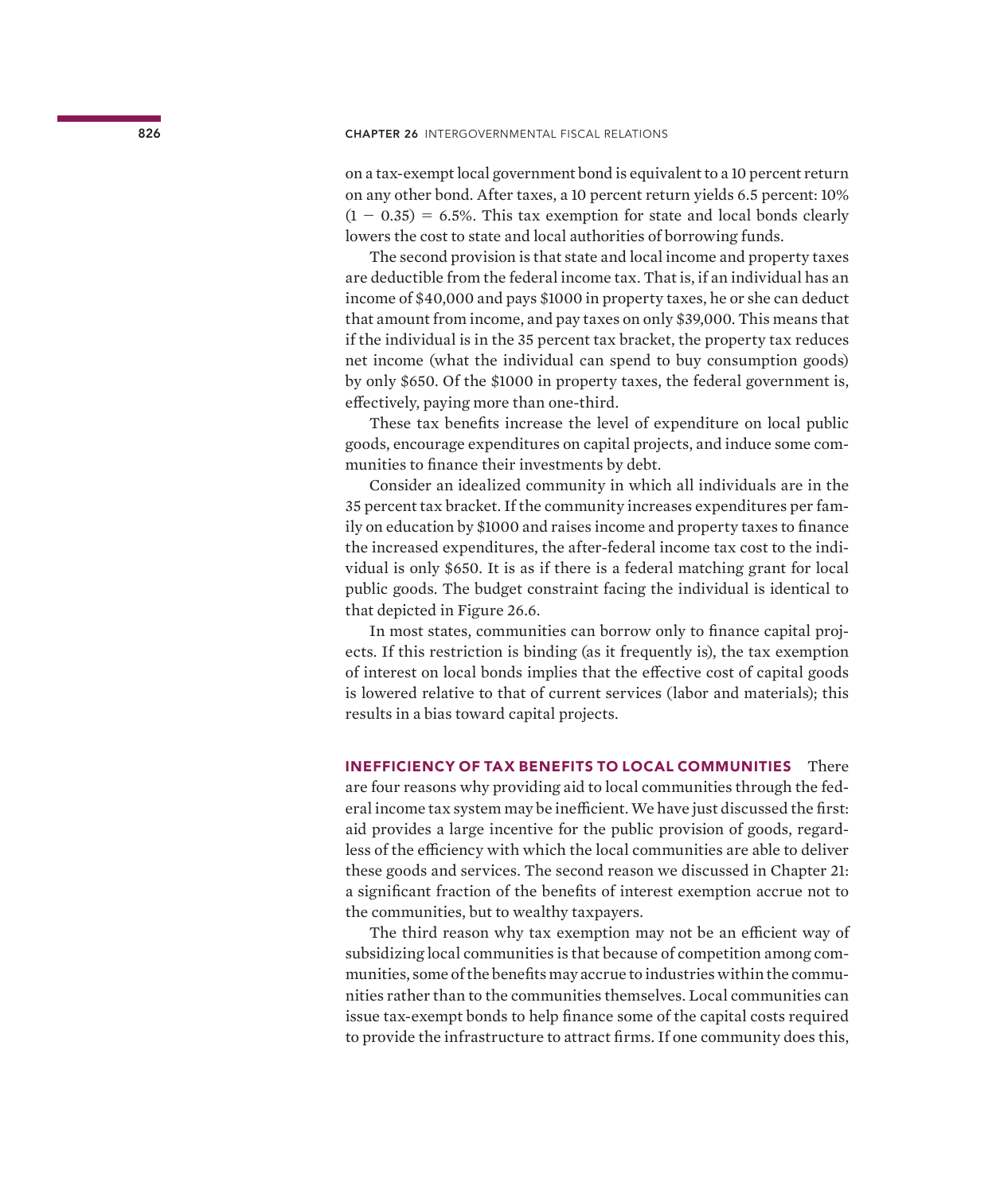however, other communities respond, either by trying to attract firms to their community or by trying to prevent firms from leaving. The net effect is that the level of public goods provided to businesses may be higher than it would be otherwise. If only one community provided the higher level of public goods, it would be reflected in the price firms were willing to pay for land in that community. When all communities increase the level of public goods they provide, however, it may leave the total demand for land, and hence the level of rents, relatively unaffected.

The fourth consideration in an evaluation of federal tax and interest provisions is the inequities they create for individuals with different tastes and incomes. We have already noted that these provisions represent a considerable subsidy to the public provision of goods. Individuals who have a relatively strong preference for goods that tend to be publicly provided at the local level benefit by such measures, at the expense of those who have a weak preference for those commodities.

Because the magnitude of the reduction in effective costs of publicly provided goods depends on individuals' marginal tax rates, those who face a higher tax rate—usually wealthier individuals—receive a larger subsidy, and a larger reduction in their effective price of publicly provided goods. (To some extent, the "taste" effect and the pure income effect offset each other. Although they may receive a larger subsidy for each dollar spent by their local government, communities with wealthy individuals may actually spend less on at least certain categories of goods: for example, wealthier individuals are more likely to send their children to private schools.)

As persuasive as these arguments are to many economists, the political support for deductibility of state and local income and property taxes and preferential treatment of interest on state and local bonds remains strong enough that major changes in these deductions are unlikely in the foreseeable future.

# **CONCLUDING REMARKS**

Some of the arguments we have given against federal assistance to communities, as opposed to individuals, may be overstated. We observed earlier that those who provide money at the federal level often have in mind specific uses for the funds. Much of the national consensus about government programs centers around access to certain basic goods and services, especially for certain groups in the population, wherever they are located: no child should go hungry, every child should have access to education (no child should be left behind), or no elderly should be left in destitution.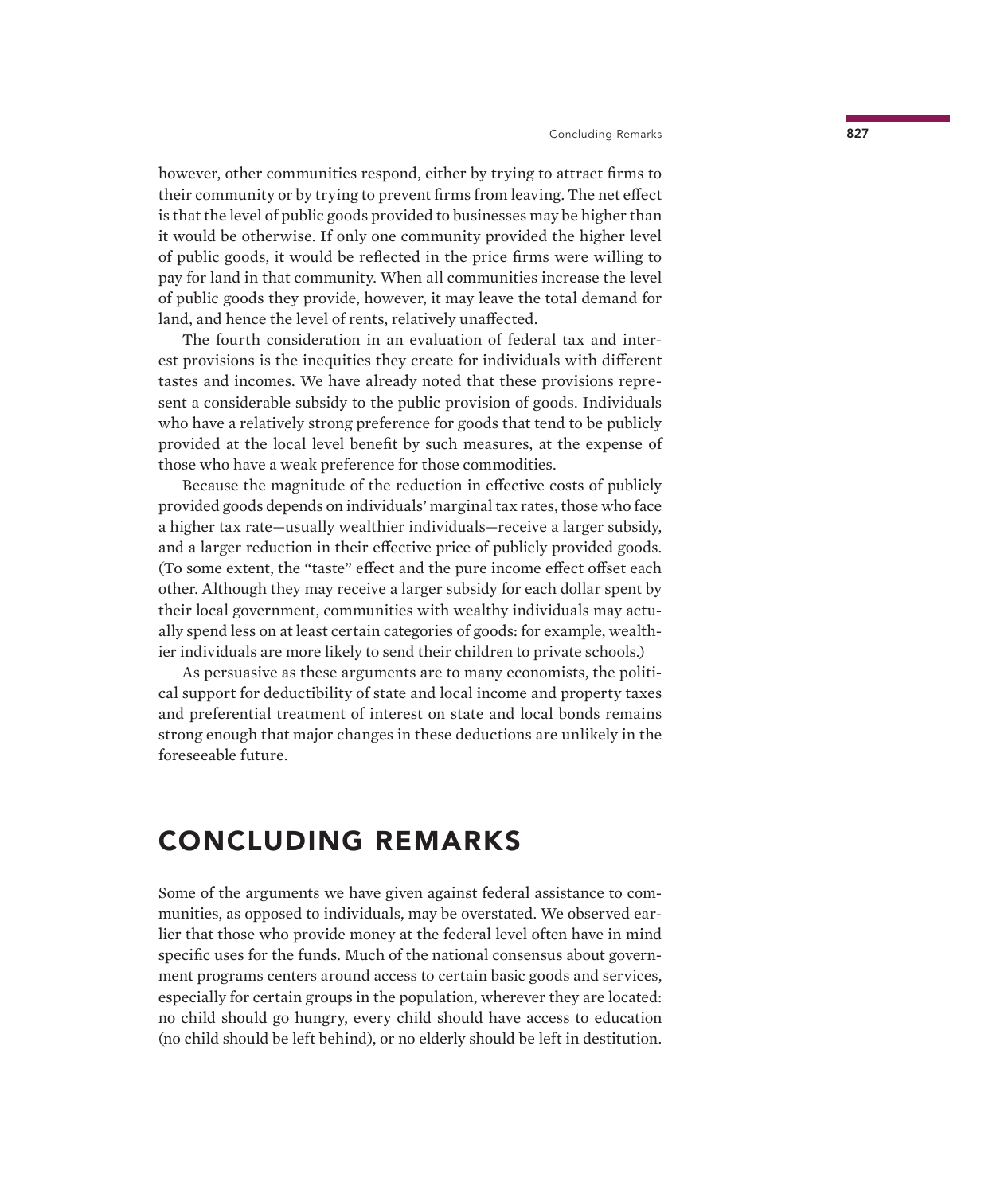Although states have managed to assert their rights to administer many of these programs—and in some cases, because of their closeness to the situation, they might be able to better administer them—there remains a strong federal interest in insuring that the money is spent in the manner intended. That is why block grants, with no restriction, are limited.

But the same reasoning explains why money is given to states and localities rather than to individuals. Giving money to communities for specific purposes, for instance, to ensure that children are protected from the worst consequences of poverty, may be a far better way of achieving these objectives than giving the money to parents. Also, the goods and services for which there is a concern about access, like education and health, are often publicly supplied by local communities, especially to the poor. In some cases, like private, for-profit higher education, market provision has excelled more at identifying the poor individuals who can be exploited than at providing high-quality education at low costs. (Earlier chapters explained why many of these services have traditionally relied heavily on public provision.)

Moreover, the worry about adverse incentives is, for the most part, greatly exaggerated. Communities typically do not put themselves in the kind of dire straits that necessitate, or elicit, federal help. And the federal government often imposes "maintenance of effort" requirementscommunities or states only get assistance if they have maintained certain efforts to provide benefits to their citizens.

In a dynamic economy, some communities will suffer as the demand for the products produced by their industries wanes or as patterns of living change. But it may be counterproductive to simply abandon these communities, as we have done with Detroit, MI, and Gary, IN. On their own, these communities have insufficient resources to restructure themselves, and they get set on a downward spiral: as people and businesses move out, their tax base shrinks; public services get cut back, inducing more outmigration. In these cases, federal assistance may help the communities "reinvent themselves."

Politics often play out differently at the local and state level than at the national level; local elites may have disproportionate influence. While it is often argued that governments that are closer to the people are more responsive to their needs, this does not always seem to be the case, even in democracies. The response to Obamacare provides a dramatic illustration. The poorest states—the states with the most poor people lacking health care coverage—decided not to accept the expanded Medicaid program, even though the federal government was paying 90 percent of the costs. These include states in which a century after the freeing of slaves, there was an active policy of disenfranchisement—for instance, denying or discouraging African Americans from voting with force. While the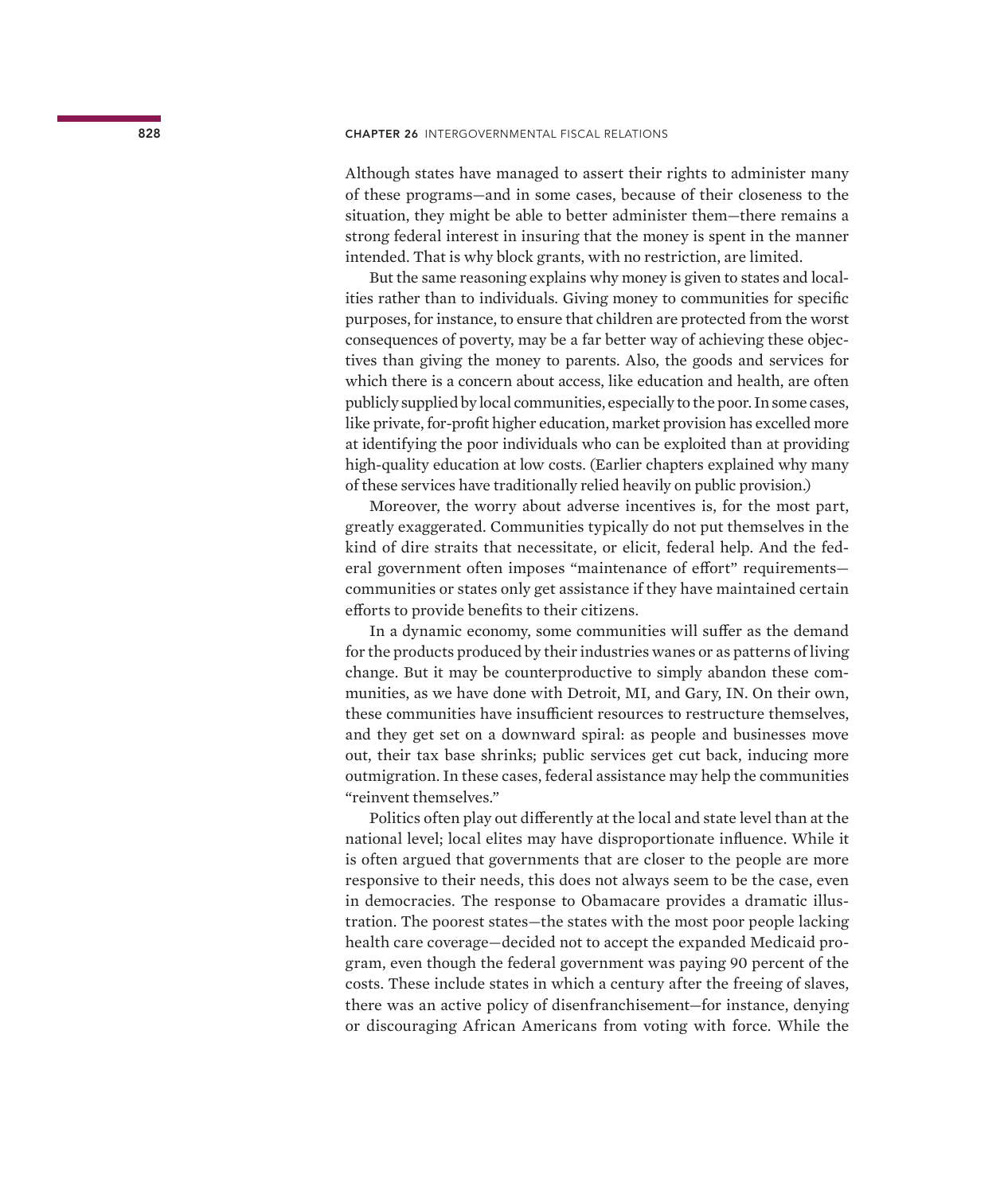civil rights bills improved matters, it did not lead to full participation of African Americans. Clearly, the decision to reject a virtually free transfer of medical costs to the federal government was not made in the interests of the large number of the poor and uninsured living in these states.

Generally, political processes in states give more political power to rural areas, than would be reflected simply in the proportion of the population that they represent. (This is the case, for instance, if one of the two chambers of the state legislature has representation by counties, and the urban population, though large, is concentrated in a few counties.) Since rural areas are often more conservative than urban areas, the political outcomes reflect these differences in beliefs and interests. At the national level, there is often a more active civil society based on coalitions of cities, and more liberal interests countervailing the conservative bias of state politics. Much of the debate about decentralization and devolution of power reflects these differences in political powers at different levels. Similar issues arise in other countries as well.

Moreover, there is often a difference of competency in administrative/ bureaucratic processes at different levels. It is not a surprise that many of the more talented people seek a bigger stage, making it easier to recruit good talent to be federal civil servants. The process can be self-reinforcing, since talented people often prefer to work with other talented people. And simply because of its larger size, the federal government can engage in more research and evaluation to assess on a more scientific basis its different programs in an attempt to improve them. (Such expenses are basically fixed costs; with larger programs, it is optimal to invest more to ensure their quality and effectiveness and promote evidence-based policies.)

All these observations provide an important caveat to the arguments concerning the benefits of decentralization, even in the case of purely local goods. But in a highly integrated economy with high mobility, there can be important externalities even from what otherwise would be purely local public goods. Less educated citizens may contribute less to the overall tax revenues and may be more likely to impose greater demands on public funds, such as for unemployment. Countries compete on the quality of their labor force and the goods produced, and a more poorly educated labor force may produce lower quality goods.

In short, the economics and politics of decentralization are complex. Various countries have experimented with different forms and degrees of decentralization, devolving various powers to lower administrative units, and giving different degrees of political (electoral) control at different levels with different financing arrangements. Some have employed the simple guidelines set forth earlier in this chapter, with considerable disappointment.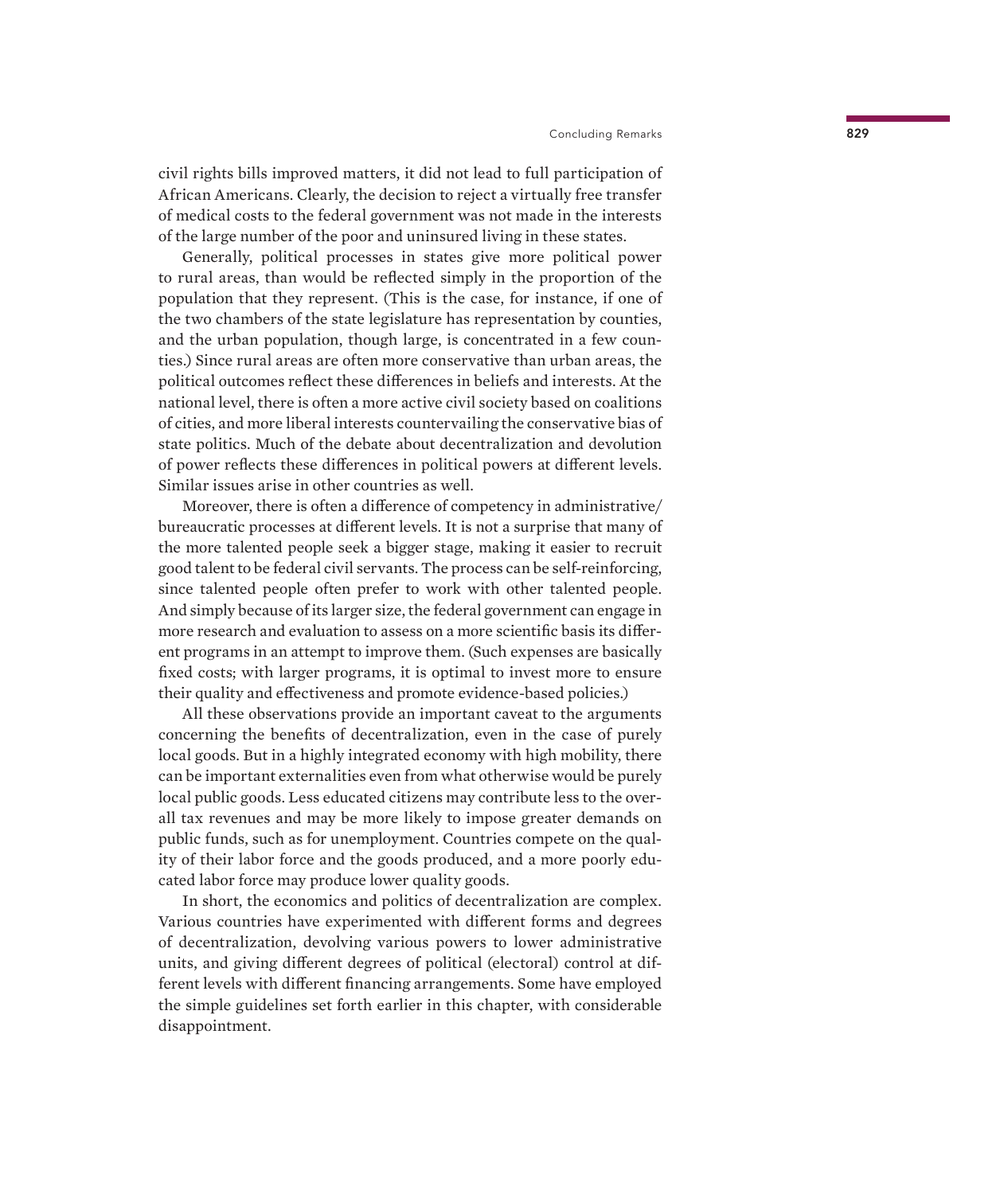# **REVIEW AND PRACTICE**

#### **SUMMARY**

- **1.** The federal government regulates and subsidizes states and localities. It subsidizes them through both matching and block grants for specific purposes. In the past, it also provided general revenue sharing. In matching grants, the amount received by states and localities depends on the amount they spend. Indirect aid is provided by the exemption from taxation of interest on state and local bonds and the tax deductibility of state and local income and property taxes.
- **2.** The arguments favoring local over federal provision of public goods are that local governments will be more responsive to the community's needs and preferences and have greater incentives to provide services efficiently. But differences in the way that state and local versus national politics play out provide a strong argument for national provision, especially in the context of growing inequality.
- **3.** Local public goods are public goods whose benefits are limited to those living in a particular locality. The Tiebout hypothesis postulates that competition among communities results in an effi cient provision of local public goods. The reasons why federal intervention may be required include market failures (externalities, particularly those associated with choice of location, and limited competition) and redistribution (the limited ability to redistribute income at the local level).
- **4.** There are marked disparities in income per capita and in the provision of local public services across states and localities. Whether government policy should be directed at reducing inequalities across communities (rather than inequalities across individuals) is debatable.
- **5.** Matching grants are more effective in encouraging expenditures in the direction desired, but there is a deadweight loss associated with their use. Although traditional theoretical arguments suggest that block grants, even for specific purposes, should have just income effects, and thus be equivalent to equal direct grants to the

members of the community, the empirical evidence suggests the presence of a flypaper effect.

- **6.** Tax subsidies, including the tax exemption of interest on local and state bonds, lead to increased expenditures on publicly provided goods and increased capital investment by state and local governments.
- **7.** Tax exemption of interest on state and local bonds and other forms of tax subsidies are an inefficient way of subsidizing state and local communities. Some of the benefit accrues to wealthy investors rather than to the communities, some of the benefit is passed along to businesses rather than to the residents of the communities, and the tax subsidies discriminate in favor of high-income individuals and individuals who have a strong preference for publicly provided goods.

#### **KEY CONCEPTS**

Block grant Economic gardening Fiscal federalism Flypaper effect General revenue sharing International pubic goods Local public goods National pubic goods Matching grants Tax competition Tiebout hypothesis Waivers

#### **QUESTIONS AND PROBLEMS**

**1.** Discuss the advantages and disadvantages of state versus national determination of eligibility standards and benefits for food stamps, Medicaid, unemployment insurance, Temporary Assistance for Needy Families, and Old-Age and Survivors Insurance.